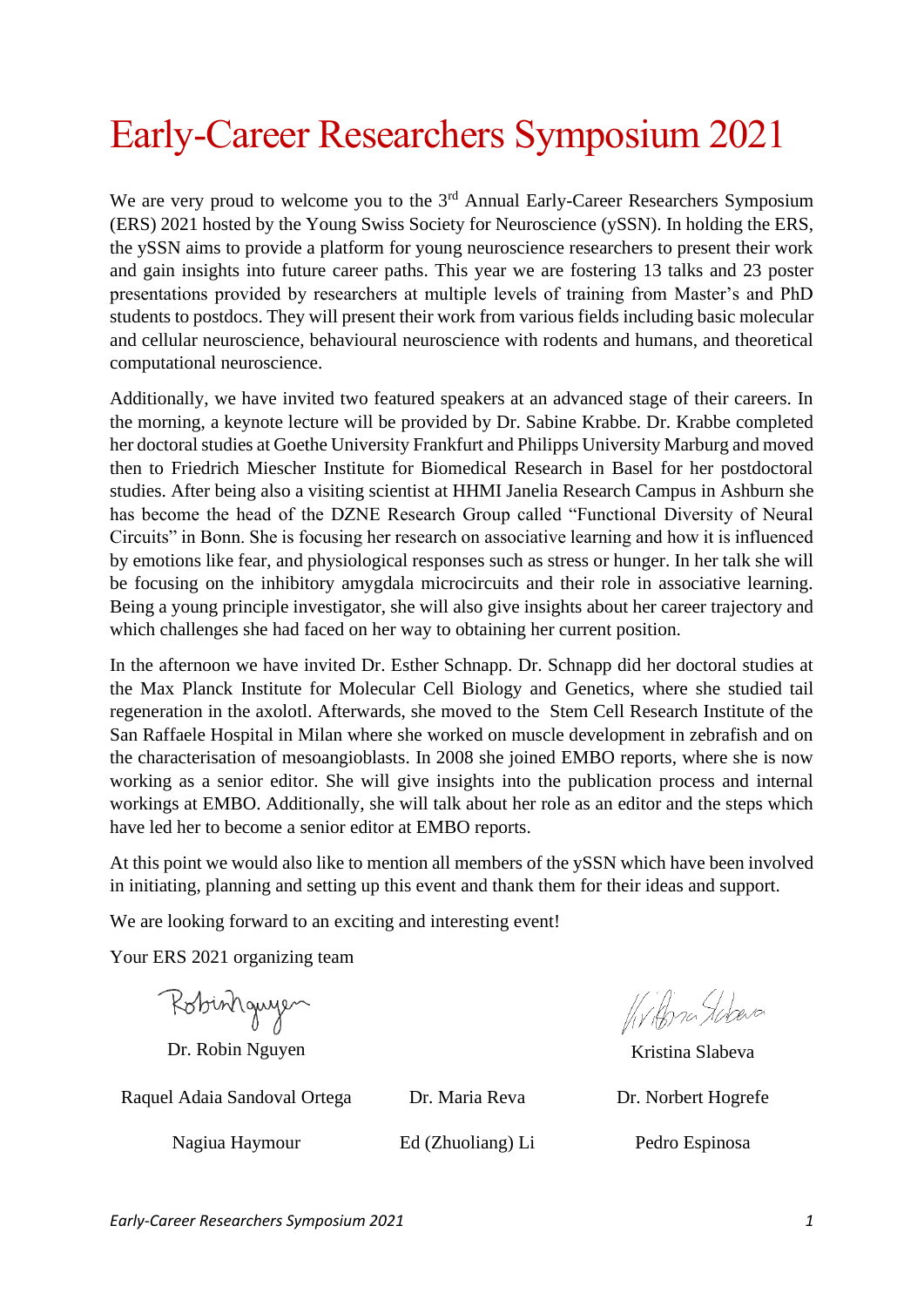# About the young Swiss Society of Neuroscience

The Young Swiss Society for Neuroscience is an organization run by a committee of dedicated PhD students and postdocs from universities throughout Switzerland.

We believe science communication is a fundamental part of the professional development of a researcher. Following this belief, we organize annual meetings and events to provide trainees the opportunity to share their research with the neuroscience community. The ySSN brings together early-career neuroscience researchers from institutes across Switzerland with the goal of fostering scientific exchange and networking in a vibrant and friendly environment.

## Our Mission

The primary mission of the ySSN is to create a dynamic scientific network for the young neuroscience community in Switzerland.

To attain this goal, we organize events throughout the year which serve as a platform for young neuroscientists to increase their visibility and audience. We provide environments where earlycareer researchers can develop professional skills to aid their success in research. Specifically, we aim to:

- Increase knowledge transfer between trainees, laboratories, and institutions.
- Build effective communication skills to engage the audience in thinking and discussing the research of early-career neuroscientists.
- Create a diverse network that works together to train and promote outstanding future neuroscientists.

If you are interested to learn more about the ySSN or joining our group of motivated PhDs and Postdocs please write a mail to [web.yssn@gmail.com](mailto:web.yssn@gmail.com) or visit our website at <https://www.yssn.ch/>

We are looking forward to hearing from you!



**The young swiss society of neuroscience**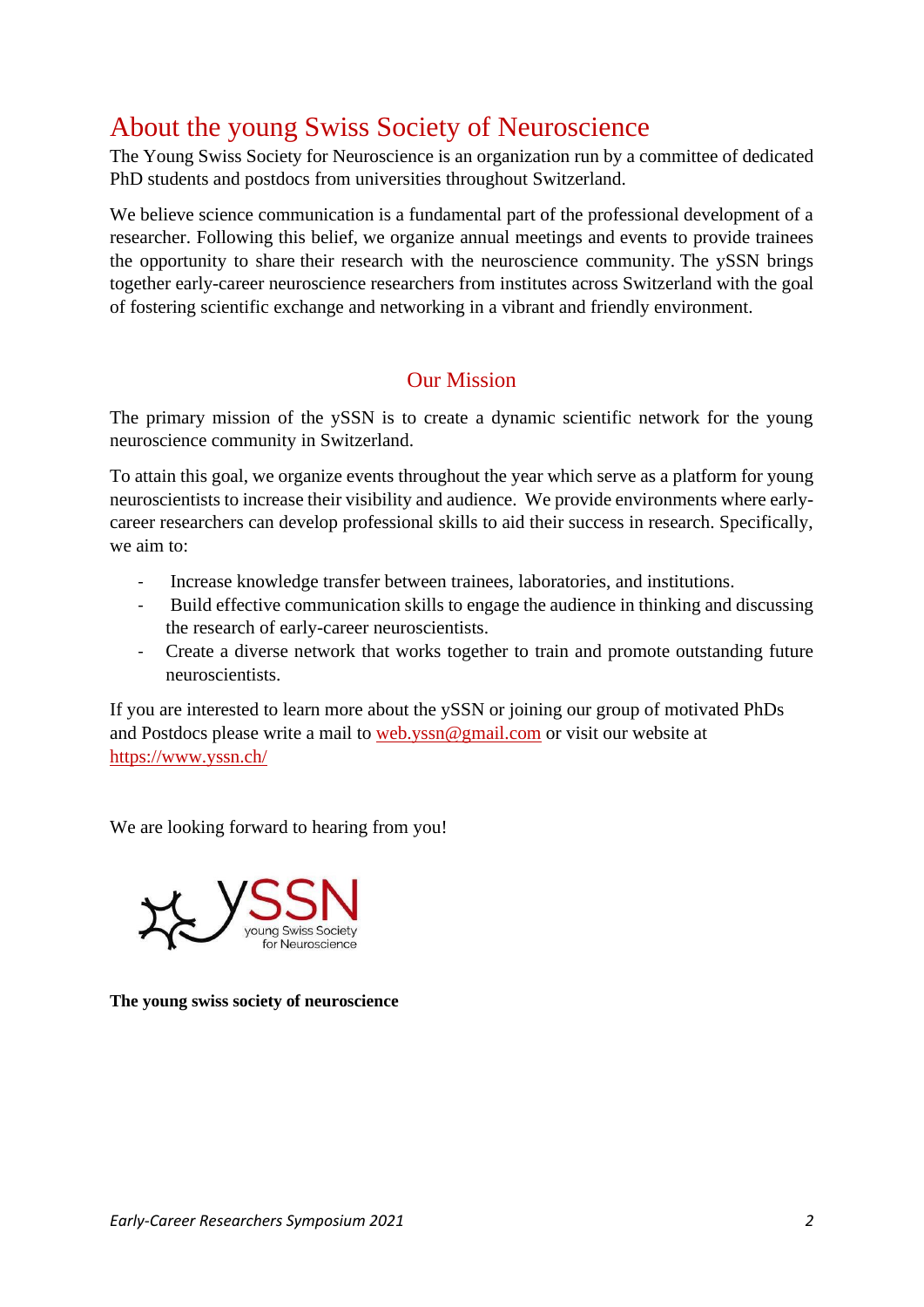# **Program 3rd ERS 2021**

| 08:45           | <b>Start</b>                                                 |  |  |
|-----------------|--------------------------------------------------------------|--|--|
| 08:45-08:50     | <b>Opening Remarks</b>                                       |  |  |
| 08:50-09:50     | <b>Keynote Lecture</b>                                       |  |  |
|                 | Dr. Sabine Krabbe, Group Leader, DZNE                        |  |  |
|                 | "Inhibitory amygdala microcircuits for associative Learning" |  |  |
|                 | Chair: Kristina Slabeva                                      |  |  |
| 09:50-10:00     | <b>Break</b>                                                 |  |  |
| $10:00 - 12:00$ | <b>Plenary Talks</b>                                         |  |  |
| 12:00-12:45     | <b>Lunch Break</b>                                           |  |  |
| 12:45-14:15     | <b>Parallel Poster Sessions</b>                              |  |  |
| 14:15-15:15     | <b>Plenary Talks</b>                                         |  |  |
| 15:15-15:25     | <b>Break</b>                                                 |  |  |
| 15:25-16:05     | <b>Featured Lecture</b>                                      |  |  |
|                 | Dr. Esther Schnapp, Senior Editor, EMBO reports              |  |  |
|                 | "Publishing policies and initiatives at EMBO press"          |  |  |
|                 | Chair: Dr. Robin Nguyen                                      |  |  |
| 16:05-17:05     | <b>Plenary Talks</b>                                         |  |  |
| 17:15           | Prize For Best Talk and Closing Remarks                      |  |  |

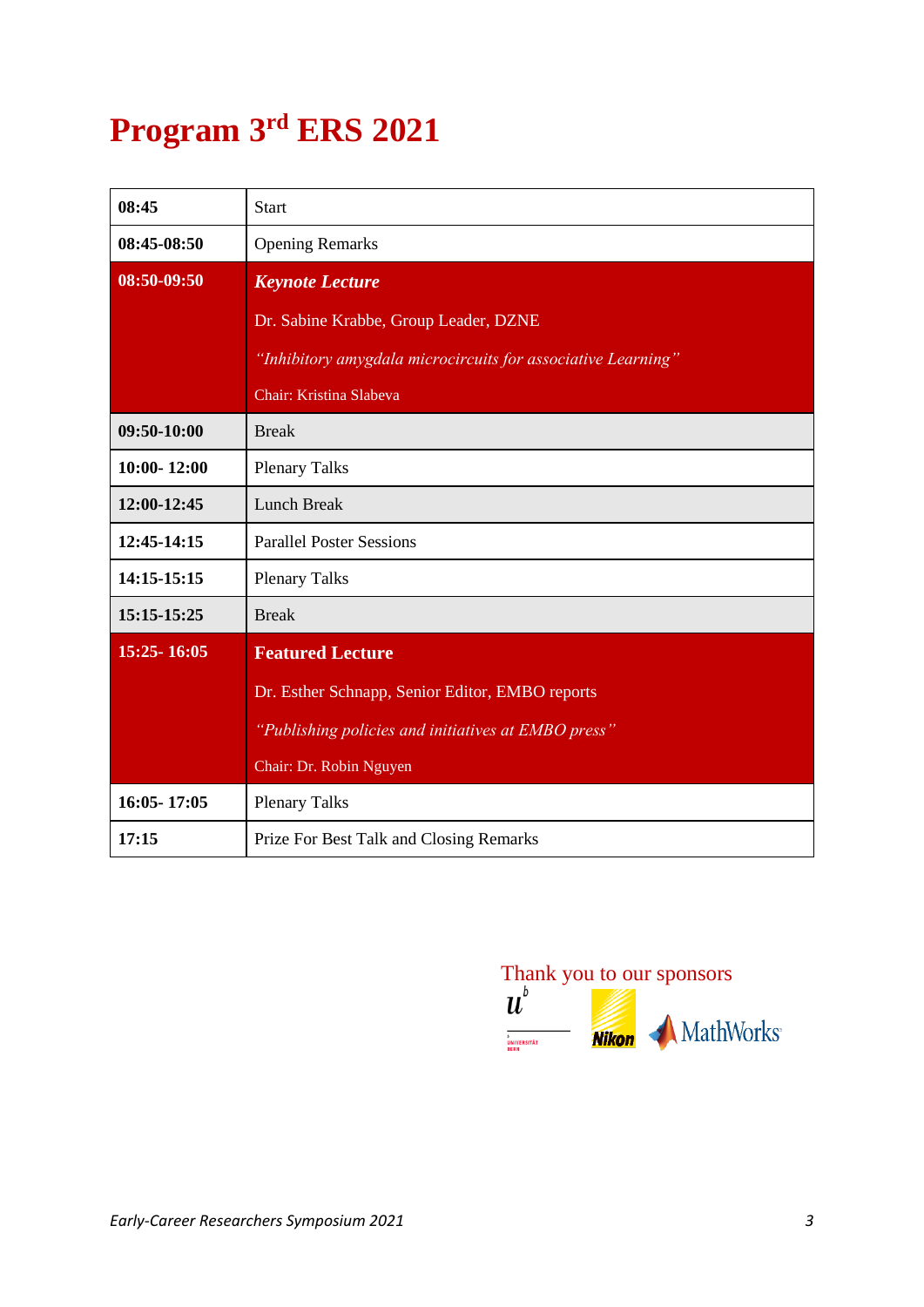# Timeline Talks

| $10:00 - 10:20$ | $\ddot{\phantom{0}}$<br>Benjamin Ehret, ETH Zurich                                                                                                                                                    |
|-----------------|-------------------------------------------------------------------------------------------------------------------------------------------------------------------------------------------------------|
|                 | "Stimulus-response mappings in prefrontal cortex population activity"                                                                                                                                 |
| $10:20 - 10:40$ | <b>Nisheet Patel, University of Geneva</b><br>"Dynamic allocation of limited memory resources in reinforcement learning"                                                                              |
| $10:40 - 11:00$ | <b>Marie Labouesse, University of Zurich</b><br>"New players in the basal ganglia: a second "collateral" direct pathway from the<br>striatum to the GPe that supports motor control"                  |
| $11:00 - 11:30$ | <b>Kevin Thomas, University of Fribourg</b><br>"Investigating the role of Nucleus Basalis of Meynert's Parvalbumin expressing<br>neurons in Auditory Information Processing"                          |
| $11:00 - 11:30$ | Hamid Azimi, University of Fribourg<br>"Optogenetic activation of the posterior nucleus basalis parvalbumin neurons<br>modulates local circuit activity as well as responses in the auditory pathway" |
| $11:30 - 12:00$ | Jakub Kralik, University of Bern<br>"Exploring the thresholds of bipolar-cell targeted optogenetic vision restoration in<br>rd1 mice"                                                                 |
| $11:30 - 12:00$ | Giulia Schilardi, University of Bern<br>"Electrophysiological Characterization of Retinal Bipolar Cells in Murine Retina:<br>Optimize Restorative Approaches"                                         |

#### Morning Plenary Lecture Schedule: 10:00 - 12:10

## Afternoon Plenary Lecture Schedule: 14:15-15:15

| $14:15 - 14:35$ | <b>Teresa Cramer, University of Zurich</b><br>"Adamtsl3 is a novel extracellular synapse organizer that facilitates DCC function<br>for GABAergic synapse formation and maintenance" |  |  |
|-----------------|--------------------------------------------------------------------------------------------------------------------------------------------------------------------------------------|--|--|
| $14:35 - 14:55$ | <b>Stan Kerstjens, University of Zurich</b><br>"Evidence for a Mitosis-induced Lineage Address Space in Mouse Brain"                                                                 |  |  |
| $14:55 - 15:15$ | Patricia Renz, University of Bern<br>"Deciphering astrocyte polarization in perinatal white matter injury and its role in<br>disease pathogenesis"                                   |  |  |

## Afternoon Plenary Lecture Schedule: 16:05- 17:05

| <b>Karla Burelo, University of Zurich</b>                                      |  |  |  |
|--------------------------------------------------------------------------------|--|--|--|
| "Detecting High-frequency oscillations in scalp EEG recordings using a Spiking |  |  |  |
| Neural Network"                                                                |  |  |  |
| <b>Amelie Haugg, University of Zurich</b>                                      |  |  |  |
| "Adaptive neurofeedback stimulation to support smoking cessation"              |  |  |  |
|                                                                                |  |  |  |
|                                                                                |  |  |  |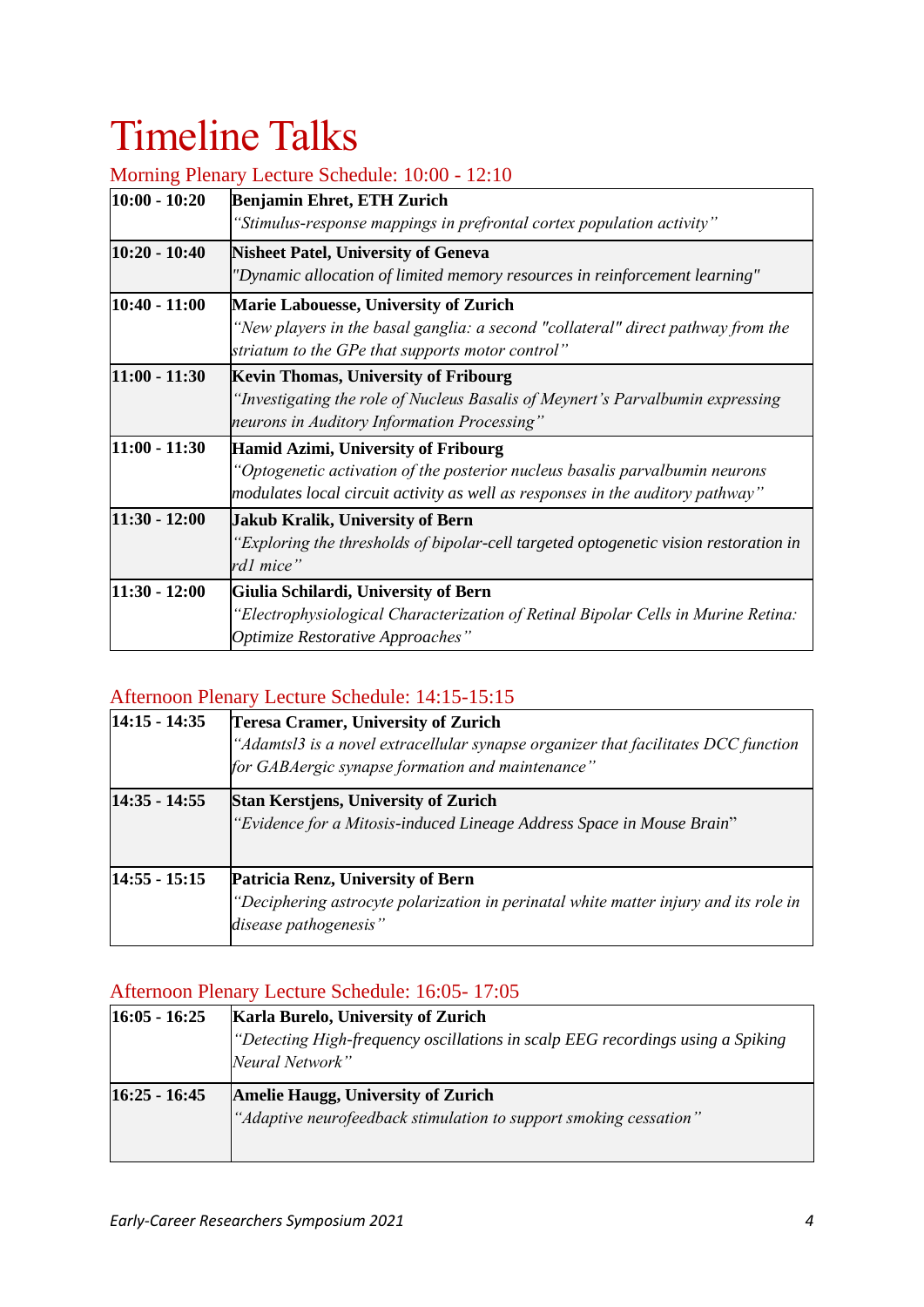| $16:45 - 17:05$ | Vidmante Fuchs, University of Basel                                       |  |  |  |
|-----------------|---------------------------------------------------------------------------|--|--|--|
|                 | Presence of SARS-CoV-2 Transcripts in the Choroid Plexus of MS and Non-MS |  |  |  |
|                 | Patients with COVID-19"                                                   |  |  |  |

# Timeline Parallel Poster Sessions

|               | <b>GROUP A - NEURODEVELOPMENT</b>                                                    |  |  |
|---------------|--------------------------------------------------------------------------------------|--|--|
| 12:45-12:55   | Elkhan Yusifoc, University of Zürich                                                 |  |  |
|               | "Investigating primary cilia in the development of the nervous system"               |  |  |
| 12:55-13:05   | Vera Tscherrig, University of Bern                                                   |  |  |
|               | "What is the role of miRNAs in Wharton's Jelly-derived small extracellular vesicles  |  |  |
|               | $(sEV)$ in neuro-regeneration?"                                                      |  |  |
| 13:05-13:15   | Leslie Bargsted Friedrich Miescher Institute (FMI)                                   |  |  |
|               | "A Single Cell Approach to Study Transcriptional Heterogeneity of Precerebellar      |  |  |
|               | Neuron Subpopulations During Development"                                            |  |  |
|               |                                                                                      |  |  |
| 13:15 - 13:25 | <b>Teresa Cramer, University of Zürich</b>                                           |  |  |
|               | "Adamtsl3 is a novel extracellular synapse organizer that facilitates DCC function   |  |  |
|               | for GABAergic synapse formation and maintenance"                                     |  |  |
| 13:25-13:35   | Stan Kerstjens, University of Zürich                                                 |  |  |
|               | "Evidence for a Mitosis-induced Lineage Address Space in Mouse Brain"                |  |  |
| 13:35-13:45   | Patricia Renz, University of Bern                                                    |  |  |
|               | "Deciphering astrocyte polarization in perinatal white matter injury and its role in |  |  |
|               | disease pathogenesis"                                                                |  |  |

|                 | <b>GROUP B - DISORDERS</b>                                                                                                                                                                                                      |
|-----------------|---------------------------------------------------------------------------------------------------------------------------------------------------------------------------------------------------------------------------------|
| 12:45-12:55     | <b>Cristina Simon Martinez, University of Bern</b><br>"The reorganization of the motor network after childhood stroke: A multimodal<br>approach including resting state functional MRI and transcranial magnetic<br>stimulation |
| 12:55-13:05     | Luc Lagrace Nwamekang Belinga, University of Lausanne<br>"Brain-secretases to predict presymptomatic (mild cognitive impairment) stage<br>dementia"                                                                             |
| $13:05 - 13:15$ | <b>Gregory Lepeu, University of Bern</b><br>"Cortical excitability as a marker of epileptic seizures susceptibility in the mouse<br>hippocampus"                                                                                |
| 13:15-13:25     | Elena Konnova, University of Lausanne<br>"Changes in excitability of afferent nociceptors after nerve injury"                                                                                                                   |
| 13:25 - 13:35   | Dorottya Cserpan, University of Zürich<br>"Sleep homeostasis affects scalp HFO rates in pediatric epilepsy"                                                                                                                     |
| 13:35-13:45     | Karla Burelo, University of Zürich<br>"Detecting High-frequency oscillations in scalp EEG recordings using a Spiking<br>Neural Network"                                                                                         |
| 13:45-14:15     | <b>Open Discussion in group or Break out Rooms</b>                                                                                                                                                                              |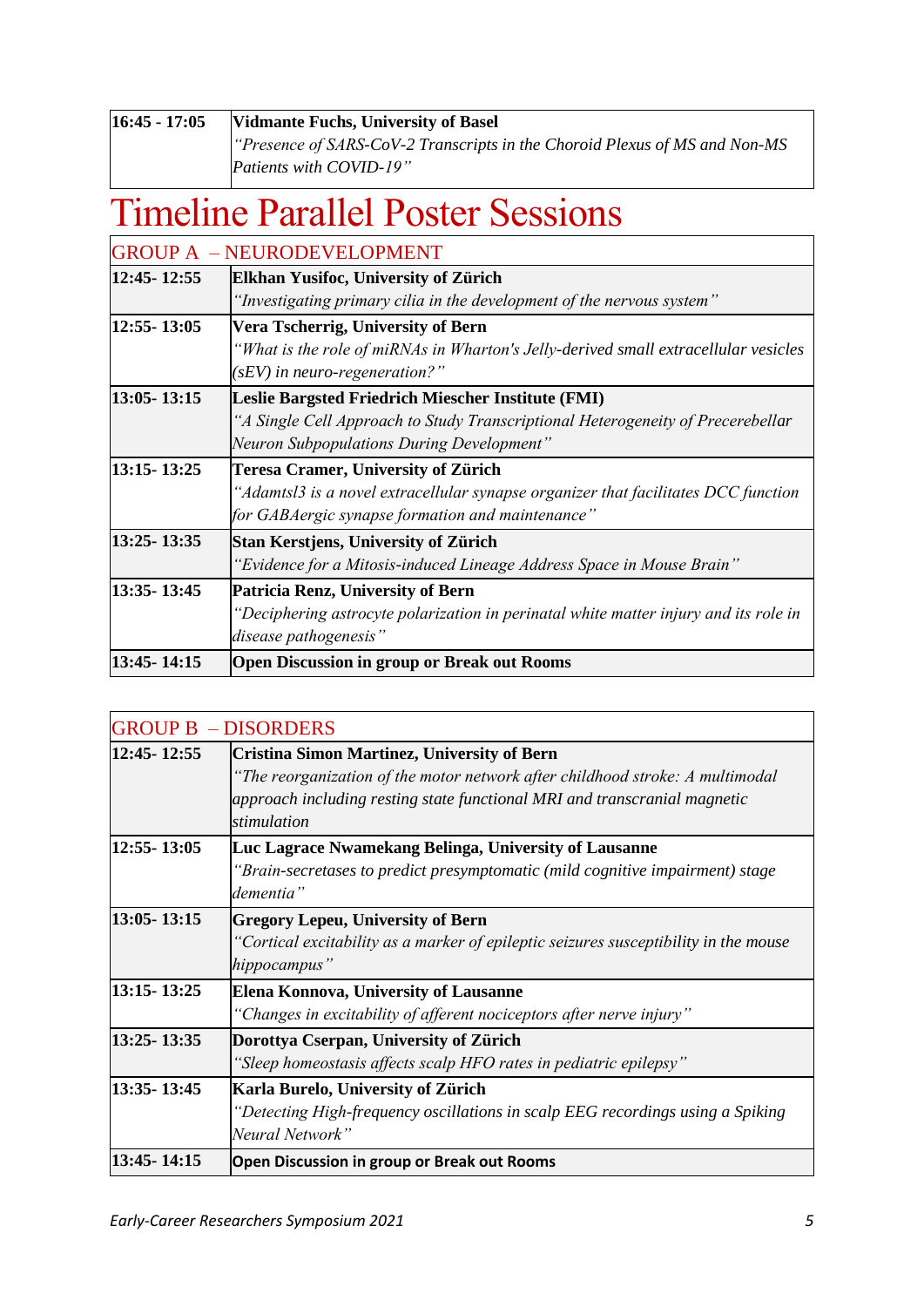|               | <b>GROUP C - COGNITION</b>                                                                                                                                                    |
|---------------|-------------------------------------------------------------------------------------------------------------------------------------------------------------------------------|
| 12:45-12:55   | Nina Sooter, University of Geneva<br>"Probing Moral Resiliency: Do Protected Values Shield us from Stress-Induced<br>Dishonesty?"                                             |
| 12:55-13:05   | <b>Carlo Cerquetella, University of Bern</b><br>"Neural circuits for emotional conflicts and decision making in the ventral CA1<br>hippocampus"                               |
| 13:05-13:15   | Joana Duarte, University of Bern<br>"Neural correlates for reward and aversive contextual memories in the ventral<br>hippocampus"                                             |
| 13:15 - 13:25 | Emma Volitaki, University of Bern<br>"Deciphering the role of parvalbumin interneurons in the ventral $CA1$ hippocampus<br>during anxiety"                                    |
| 13:25-13:35   | Lotte Spierenburg, University of Bern<br>"Dopaminergic neuromodulation of spike timing dependent plasticity in layer 5<br>pyramidal neurons of the anterior cingulate cortex" |
| 13:35-13:45   | <b>Nisheet Patel, University of Geneva</b><br>"Dynamic allocation of limited memory resources in reinforcement learning"                                                      |
| 13:45-14:15   | <b>Open Discussion in group or Break out Rooms</b>                                                                                                                            |

|                 | <b>GROUP D - SENSORY SYSTEMS</b>                                                     |  |  |
|-----------------|--------------------------------------------------------------------------------------|--|--|
| 12:45-12:55     | <b>Marta Dimanico, University of Fribourg</b>                                        |  |  |
|                 | "Aspects of tree shrew consolidated sleep structure resemble human sleep"            |  |  |
| $12:55 - 13:05$ | Newsha Ghasemi Nejad, University of Zürich                                           |  |  |
|                 | "Deviant stimuli improve signal detection in the mouse somatosensory system"         |  |  |
| $13:05 - 13:15$ | Raquel Adaia Sandoval Ortega, University of Bern                                     |  |  |
|                 | "The Emotional and Physical Processing of Pain during Sleep"                         |  |  |
| 13:15 - 13:25   | Jakub Králik, University of Bern                                                     |  |  |
|                 | "Exploring the thresholds of bipolar-cell targeted optogenetic vision restoration in |  |  |
|                 | rd1 mice"                                                                            |  |  |
| 13:25-13:35     | Giulia Schilardi, University of Bern                                                 |  |  |
|                 | "Electrophysiological Characterization of Retinal Bipolar Cells in Murine Retina:    |  |  |
|                 | Optimize Restorative Approaches"                                                     |  |  |
| 13:35-14:15     | Open Discussion in group or Break out Rooms                                          |  |  |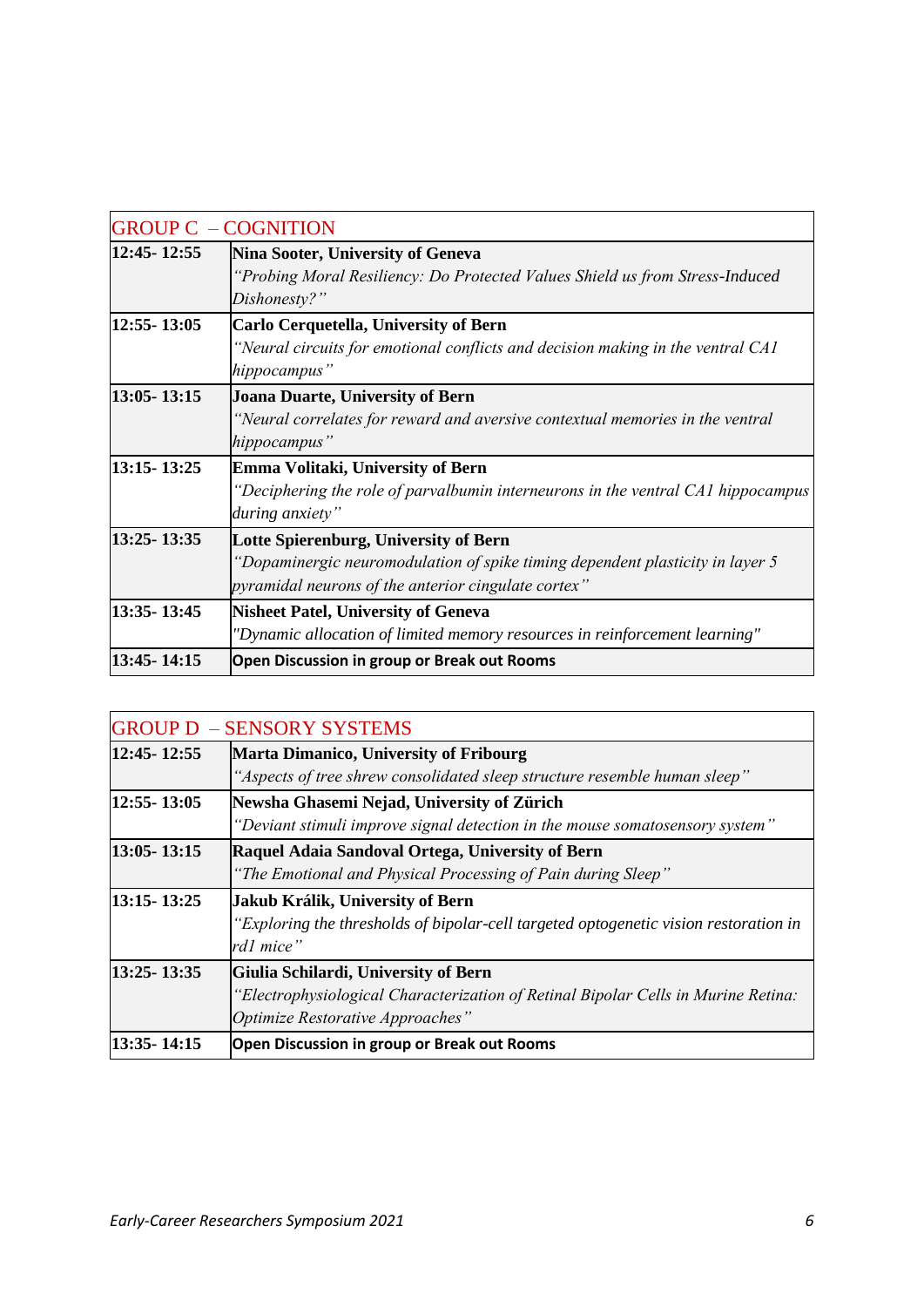# Abstracts Talks

## Morning Plenary Lecture Schedule: 10:00 - 12:10

|  | <b>STIMULUS-RESPONSE MAPPINGS IN PREFRONTAL</b> | $10:00 - 10:20$ |
|--|-------------------------------------------------|-----------------|
|  | <b>CORTEX POPULATION ACTIVITY</b>               |                 |
|  |                                                 |                 |

Benjamin Ehret<sup>1</sup>, Roman Boehringer<sup>1</sup>, Christian Henning<sup>1</sup>, Benjamin Grewe<sup>1</sup>

1) Institute of Neuroinformatics, University of Zürich and ETH Zürich

To survive in challenging environments, animals need to learn to perform adaptive behaviors in the presence of stimuli that predict threats or rewards. This type of learning depends on various interconnected brain regions that are involved in functions ranging from sensation to behavior execution, but how the mapping from a stimulus to an appropriate response is implemented and updated upon changing contingencies is poorly understood. The prefrontal cortex (PFC) has been shown to respond to behaviorally relevant stimuli, while also influencing behavior. Yet, it is unclear whether prefrontal activity implements specific stimulus response mappings, and how such mappings are learned and updated over time. Here we investigate the involvement of PFC in linking stimuli and behavior using novel aversive auditory conditioning paradigms with stimulus response mappings that change over the course of an experiment. During these conditioning paradigms, we use miniaturized fluorescence microscopes for calcium imaging to track the activity of prefrontal neurons for up to 11 days. We show that tone evoked responses in prefrontal cortex (1) are based on different subpopulations for different stimulus response mappings, (2) show a higher dependence on the associated response than on stimulus identity and (3) can be modulated by the execution of the associated behavior on a second to second basis. These results show that PFC links stimuli to behavioral responses by differential encoding of sensory information.

## **DYNAMIC ALLOCATION OF LIMITED MEMORY RESOURCES IN REINFORCEMENT LEARNING**

**10:20 - 10:40**

Nisheet Patel<sup>1</sup>, Luigi Acerbi<sup>2</sup>, and Alexandre Pouget<sup>1</sup>

1) University of Geneva

2) University of Helsinki

Biological brains are inherently limited in their capacity to process and store information, but are nevertheless capable of solving complex tasks with apparent ease. Intelligent behavior is related to these limitations, since resource constraints drive the need to generalize and assign importance differentially to features in the environment or memories of past experiences. Recently, there have been parallel efforts in reinforcement learning and neuroscience to understand strategies adopted by artificial and biological agents to circumvent limitations in information storage. However, the two threads have been largely separate. In this article, we propose a dynamical framework to maximize expected reward under constraints of limited resources, which we implement with a cost function that penalizes precise representations of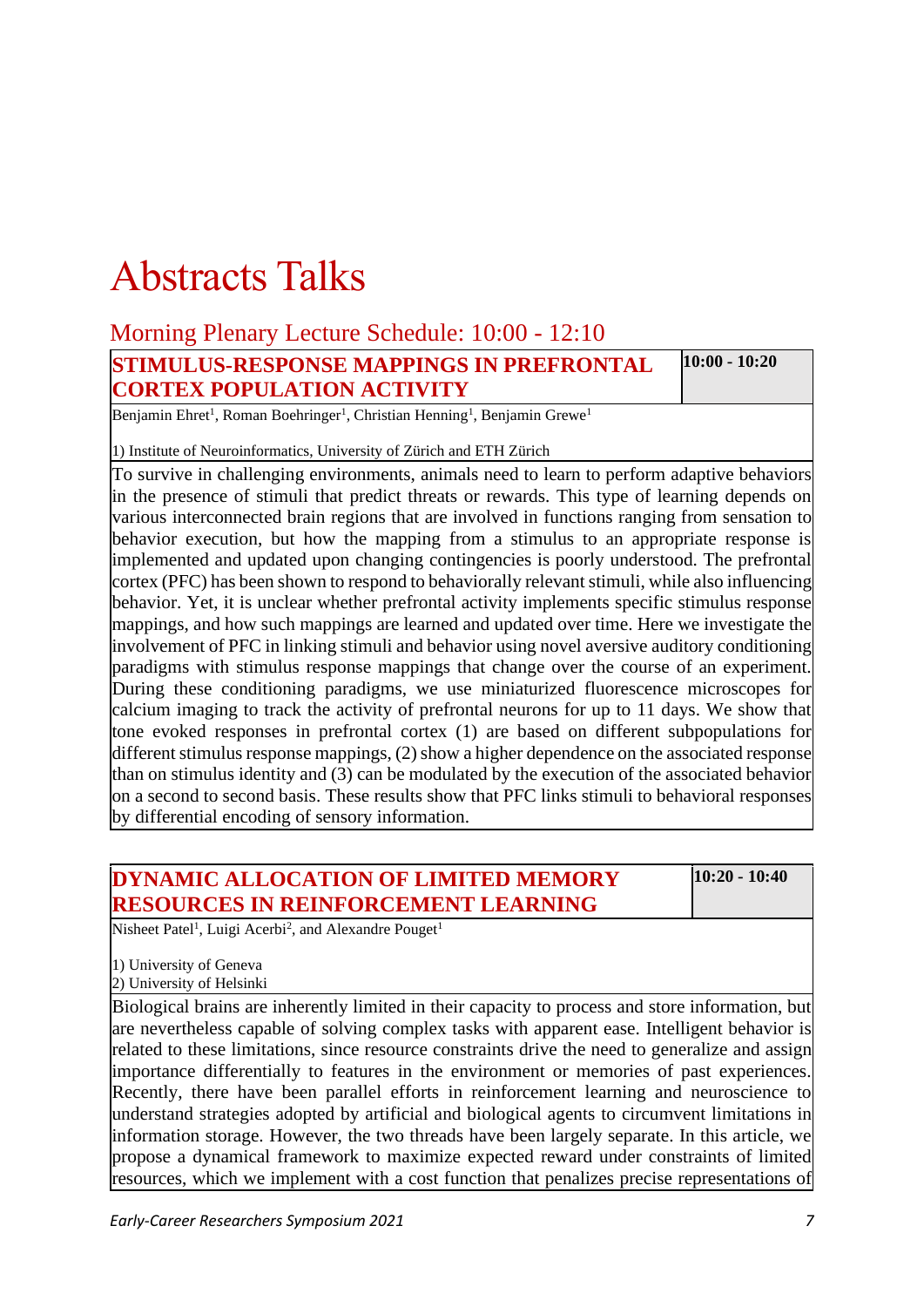action-values in memory, each of which may vary in its precision. We derive from first principles an algorithm, Dynamic Resource Allocator (DRA), which we apply to two standard tasks in reinforcement learning and a model-based planning task, and find that it allocates more resources to items in memory that have a higher impact on cumulative rewards. Moreover, DRA learns faster when starting with a higher resource budget than what it eventually allocates for performing well on tasks, which may explain why frontal cortical areas in biological brains appear more engaged in early stages of learning before settling to lower asymptotic levels of activity. Our work provides a normative solution to the problem of learning how to allocate costly resources to a collection of uncertain memories in a manner that is capable of adapting to changes in the environment.

#### **NEW PLAYERS IN THE BASAL GANGLIA: A SECOND "COLLATERAL" DIRECT PATHWAY FROM THE STRIATUM TO THE GPE THAT SUPPORTS MOTOR CONTROL 10:40 - 11:00**

Marie A. Labouesse<sup>1,2,3</sup>, Joseph Villarin<sup>1,2</sup>, Arturo Torres-Herraez <sup>1,2</sup>, Xiaoxiao Sun<sup>1</sup>, Sherry Lam<sup>4</sup>, Jordi Bonaventura<sup>4</sup>, Fernanda de Carvalho<sup>1,2</sup>, Julia Greenwald<sup>2</sup>, Alice Tang<sup>1</sup>, Michael Michaelides<sup>4</sup>, Savio Chan<sup>5</sup>, Ofer Yizhar<sup>6</sup>, Christoph Kellendonk<sup>1,2</sup>

1) Columbia University Medical Center, Departments of Psychiatry, Pharmacology and Biomedical Engineering

2) New York State Psychiatric Institute

3) University of Zurich, Institute of Pharmacology and Toxicology

4) NIH/NIDA and John Hopkins University School of Medicine

5) Northwestern University, Feinberg School of Medicine

6) Weizmann Institute of Science, Department of Neurobiology

The striatum is a well-established brain region within the basal ganglia that regulates motor behavior. Its neuronal projections are divided into two routes: a direct (dopamine 1 receptor expressing, D1) and an indirect pathway (D2), classically depicted as having opposite effects on movement and distinct target regions (midbrain vs. globus pallidus=GPe). Interestingly, several anatomical studies have described the existence of axonal collaterals ("bridging collaterals"): neuronal bridges arising from D1 neurons yet contacting the target region of D2 neurons: the GPe. Their relevance for behavior is, however, fully unknown, Here, we used a combination of genetic targeting, in vivo calcium imaging, chemogenetic/optogenetic manipulations and deep learning-based behavioral tracking (DeepLabCut) to determine the role of D1 bridging collaterals in motor function in mice. We found that bridging collaterals were activated during specific movements in a rotarod task. Bridging collateral inhibition also decreased locomotion and impaired rotarod performance. Recent physiology work shows that bridging collaterals preferentially target striatal-backprojecting, arkypallidal "stop neurons" expressing Npas1 in the GPe. We here found that stimulation of D1 neurons inhibited native Npas1 motor signals in awake behaving mice. Finally, we found that Npas1 stimulation recapitulated the effects of bridging collateral inhibition by decreasing locomotion and rotarod function. We propose a model by which bridging collaterals support motor function by inhibiting Npas1 neurons in the GPe. Thus, D1 terminals in the GPe act in concert with the canonical D1 terminals in the midbrain by inhibiting a potential stop signal going back to the striatum.

**INVESTIGATING THE ROLE OF NUCLEUS BASALIS OF MEYNERT'S PARVALBUMIN EXPRESSING** 

**11:00 - 11:30**

*Early-Career Researchers Symposium 2021 8*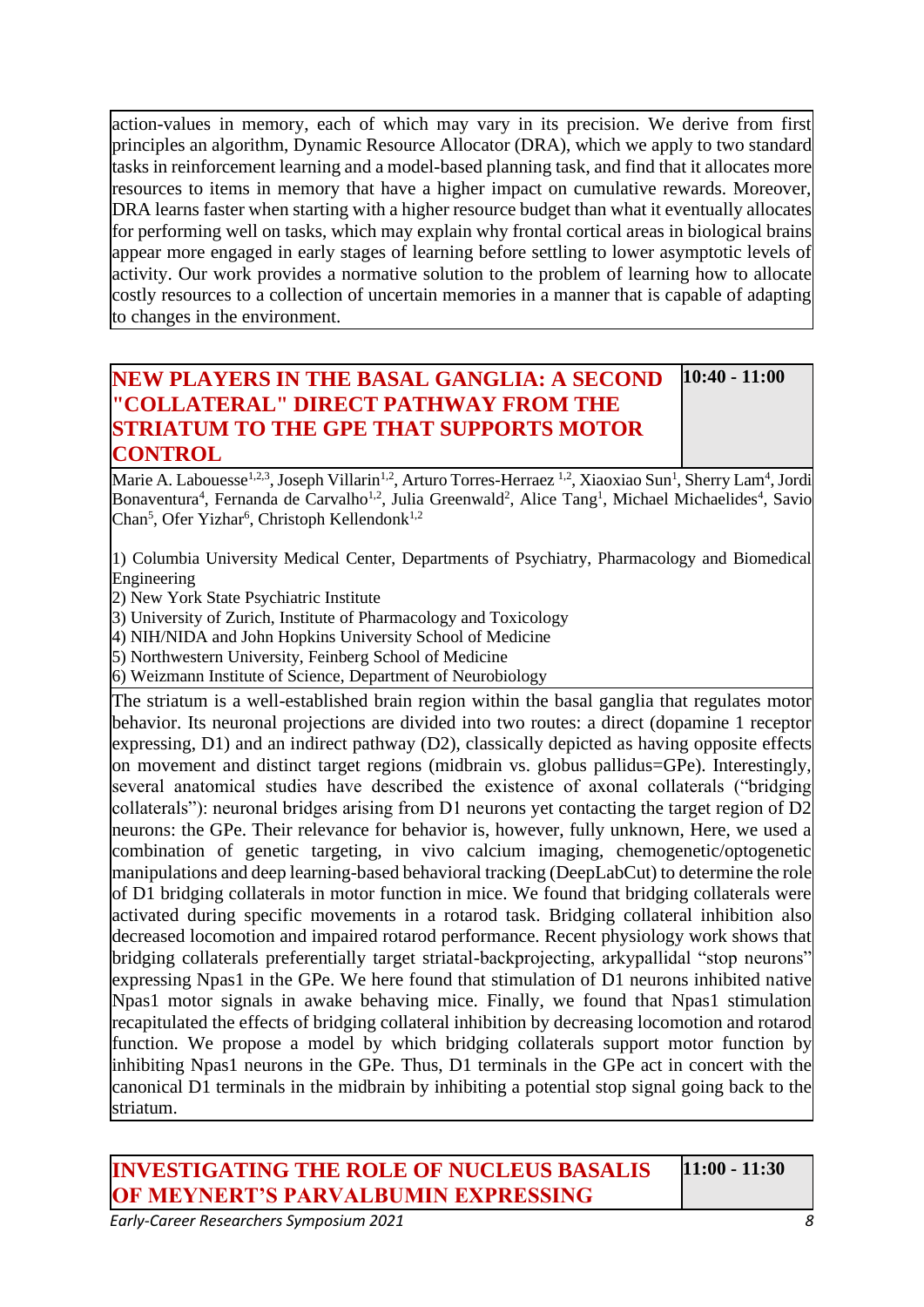| NEURONS IN AUDITORY INFORMATION |  |
|---------------------------------|--|
| <b>PROCESSING</b>               |  |

Kevin Thomas<sup>1</sup>, Hamid Azimi<sup>1</sup>, Michael Harvey<sup>1</sup>, Gregor Rainer<sup>1</sup>

#### 1) Univeristé de Fribourg

We are daily exposed to a multitude of sensory information, from which our brain must extract the most important ones based on context and relevance. Because of its direct projections to sensory areas, to the thalamus, and to Default Mode Network structures, the Basal Forebrain (BF) is known to play a major role in the modulation of information processing and attentional states. Its different nuclei are composed of entangled types of neurons, including the wellstudied cholinergic cells, but also Parvalbumin expressing GABAergic (PV) neurons. How each of them contributes to the functional activity of the BF remains unclear. To answer this question, we designed an auditory detection paradigm coupled with optogenetics manipulation of the Nucleus Basalis of Meynert, a part of the BF known to interact with auditory processing areas, on PV-Cre rats. We use a behavioral task in which animals are trained to respond to a complex auditory signal in the context of noisy environment to understand how PV neurons of the NBM relate to fine auditory information detection, and back these observations with electrophysiological data.

#### **OPTOGENETIC ACTIVATION OF THE POSTERIOR NUCLEUS BASALIS PARVALBUMIN NEURONS MODULATES LOCAL CIRCUIT ACTIVITY AS WELL AS RESPONSES IN THE AUDITORY PATHWAY**

**11:00 - 11:30**

Hamid Azimi<sup>1</sup>, Kevin Thomas<sup>1</sup>, Michael Harvey<sup>1</sup>, Gregor Rainer<sup>1</sup>

1) Department of Medicine, University of Fribourg

The basal forebrain powerfully modulates cortical and thalamic responses to sensory stimulation. These effects are notably mediated by BF cholinergic and parvalbumin (PV) GABAergic projections to primary sensory cortex, as well as to subcortical structures involved in sensory processing, including the thalamic reticular nucleus (TRN). Here we aimed to dissect the impact of these two classes of projection neurons on sensory processing. We utilized a PV-Cre rat line in order to optogenetically activate PV neurons in the auditory sector of the BF, whilst simultaneously recording single unit responses to band pass auditory noise stimuli in BF, TRN, the ventral medial geniculate nucleus (vMGN), and primary auditory cortex (A1). We found that while optogenetic activation reliably activated PV neurons and entrained spiking to the stimulation frequency, it also resulted in robust inhibition of other local BF neurons. BF PV projection neurons are thus capable of driving local inhibition in the BF, as well as affecting downstream targets. The results show that, when the receptive fields of BF and A1 neurons are overlapped, PV stimulation suppressed the auditory evoked response in A1, indicating a topographical BF to A1 projection. BF PV activation also modulated firing rate and response selectivity in both MGN and A1 neurons. Our results suggest that activity in BF PV neurons makes an important contribution to BF modulatory effects on sensory processing at both the cortical and subcortical levels, possibly assigning priority to behaviorally relevant stimuli in the environment. Furthermore, BF PV neurons provide local inhibition in the BF, thereby potentially downregulating other projection systems such as the cholinergic and glutamatergic projections."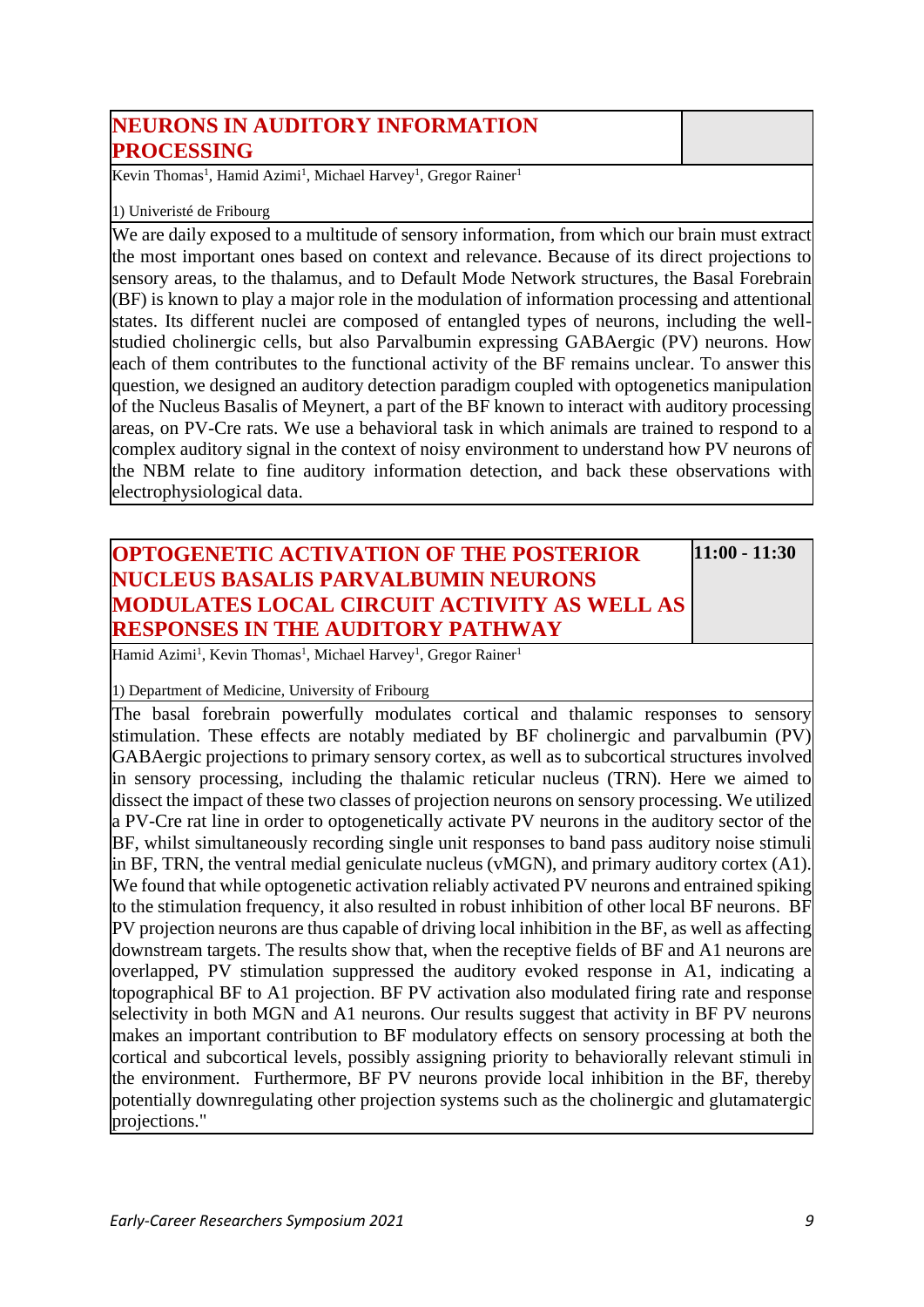## **EXPLORING THE THRESHOLDS OF BIPOLAR-CELL TARGETED OPTOGENETIC VISION RESTORATION IN RD1 MICE**

**11:30 - 12:00**

Jakub Králik<sup>1</sup>, Sonja Kleinlogel<sup>1</sup>

1) University of Bern, Department of Physiology

Retinitis pigmentosa (RP) represents a group of genetic disorders responsible for massive photoreceptor degeneration and gradual loss of vision in patients. Works by Kleinlogel lab and others showed possibility of restoration of light sensitivity and eventually vision in blind retinas using optogenetic gene therapy. In case of such approach retinal target cell type has to be considered. ON-bipolar cells are undoubtedly the most attractive target for maximizing receptive-field diversity and with that restoring high-quality vision.

Opto-mGluR6 is a designer chimeric protein that combines light sensitivity of melanopsin with intracellular signalling of the metabotropic glutamate receptor 6 (mGluR6). As mGluR6 is the direct transmitter of the light signalling cascade from rods and cones to ON-bipolar cells, OptomGluR6 represents a natural candidate for successful vision restoration in blindness. Employing a mouse model of RP treated with synthetic designer AAV vectors carrying OptomGluR6 under a highly specific synthetic ON-bipolar cell promoter, we were able to achieve robust reactivation of inner retinal signalling leading to differential RGC output.

Here we present multi-level functional evaluation and quantification of Opto-mGluR6-based optogenetic gene therapy in fully degenerated, blind mice. We performed electrophysiological recordings to assess the properties of artificially restored vision in response to variety of light stimuli – probing the functional boundaries and possibilities of Opto-mGluR6 vision restoration strategy. These insights will shine light on the quality of potentially restored vision by optogenetic manipulation of bipolar cells and elucidate retinal network adaptations during degeneration.

#### **ELECTROPHYSIOLOGICAL CHARACTERIZATION OF RETINAL BIPOLAR CELLS IN MURINE RETINA: OPTIMIZE RESTORATIVE APPROACHES 11:30 - 12:10**

Giulia Schilardi<sup>1</sup>, Sonja Kleinlogel<sup>1</sup>

1) Institute of physiology, University of Bern

Bipolar cells, interneurons of the retina, are responsible for decoding the light signal captured by the photoreceptors. In photoreceptor degenerative diseases, the death of photoreceptors leaves behind a light-insensitive retina consisting of functional neurons, such as bipolar cells: making them good targets for optogenetic restoration. However, degeneration also causes changes in protein expression in bipolar cells, which may impact the quality of the synthetically restoration. By characterizing bipolar cells in healthy and degenerated mouse retinas, we aim at optimizing restorative approaches and improving functional output. We have recorded from WT rod bipolar cells (RBCs) and discovered the existence of two functional types of RBCs with different electrophysiological characteristics. We specifically activated and blocked BK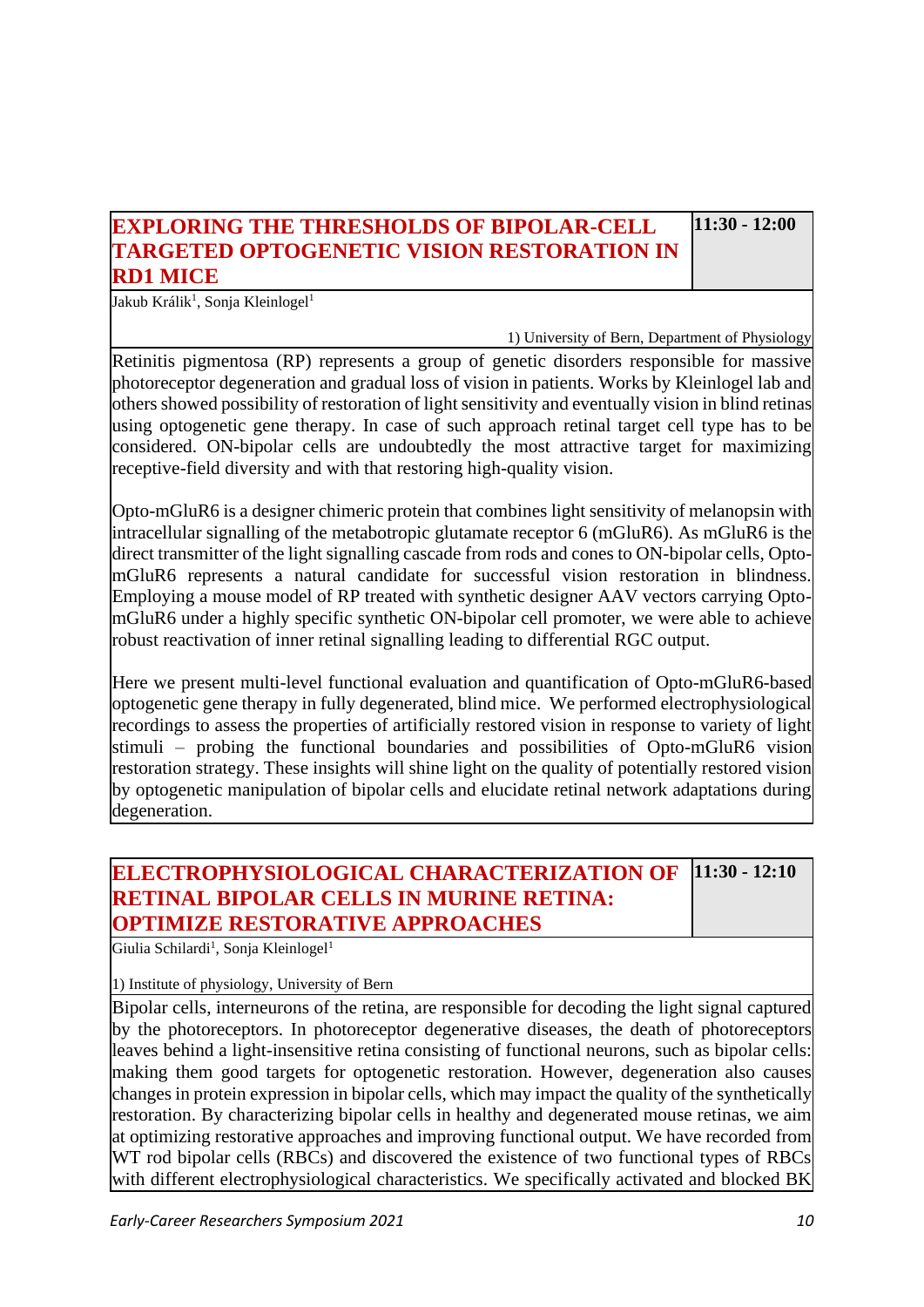channels in healthy and degenerated retinas by using the specific agonist of NS1619 and the specific blocker paxilline. BK channel is an high conductance calcium- and voltage-dependent potassium channel. The voltage and calcium dependence are closely related and are responsible for oscillations of the membrane potential. The drugs did not execute any effect in the degenerated retina as in the healthy retina, suggesting a mal-function of BK channels or a loss or rewiring of BK-containing afferents. In combination with bipolar cell transcriptomics we hope to in the future be able to complement bipolar cells in the degenerated retina with proteins that re-establish natural signalling.

## Afternoon Plenary Lecture Schedule: 14:15-15:15

#### **ADAMTSL3 IS A NOVEL EXTRACELLULAR SYNAPSE ORGANIZER THAT FACILITATES DCC FUNCTION FOR GABAERGIC SYNAPSE FORMATION AND MAINTENANCE 14:15 - 14:35**

Teresa Cramer<sup>1</sup>, Lucie Pretre<sup>1</sup>, Pinan-Lucarré Berangerie<sup>2</sup>, Jean-Louis Bessereau<sup>2</sup>, Shiva K. Tyagarajan<sup>1</sup>

1) Institute of Pharmacology and Toxicology, University of Zürich 2) Institut NeuroMyoGène, Université Claude Bernard Lyon 1

ECM proteins (eg. Orthodenticle homeobox 2, reelin, brevican, etc.) are central signaling components that are also known to influence synapse plasticity. In this study, we functionally characterize a novel ECM protein, namely Adamtsl3, a new member of the ADAMTSs (Disintegrin and Metalloproteinase with thrombospondin motifs) superfamily. The ortholog of Adamtsl3, ce-punctin/madd-4, was recently described in C.elegans and reported to be an essential organizer of the excitatory and inhibitory postsynapse through signaling downstream of the deleted in colorectal cancer (DCC) receptor (Pinan-Lucarré et al., 2014). Currently, the function of Adamtsl3 in the mammalian brain is unknown. Using a combination of in vitro assay systems, and Adamtsl3flox/flox mouse model, we report a role for Adamtsl3 at the DCC receptor at inhibitory synapses. Adamtsl3 facilitates GABAergic synapse formation and maintenance and further impairs hippocampal memory function in adult mice upon deletion. Overall, our data points to a critical role of Adamtsl3 in regulating DCC function for activitydependent plasticity adaptations at DCC-containing synapses.

#### **EVIDENCE FOR A MITOSIS-INDUCED LINEAGE ADDRESS SPACE IN MOUSE BRAIN**

**14:35 - 14:55**

Stan Kerstjens<sup>1</sup>, Gabriela Michel<sup>1</sup>, Rodney Douglas<sup>1</sup>

1) Institute of Neuroinformatics, University of Zürich

The question of how developing brains are able to form stereotyped long-range conenctions remains unsolved. We argue that the successive mitoses of brain development induce an address space embedded in gene expression, that axonal growth cones could exploit for precise navigation toward remote targets. We analyzed gene expression data of developing and adult mouse brain, published by the Allen Institute for Brain Science, and found that the expressions of many sets of genes co-vary across the developing mouse brain on multiple spatial scales: the covariances have stable spatial patterns that bisect the brain into a hierarchy of nested regions resulting in a spatial partitioning of increasing resolution, consistent with an address space. We propose that this spatial organization reflects the lineage tree as can arises from two simple constraints on mitosis: that the post-mitotic daughter cells have, on average, similar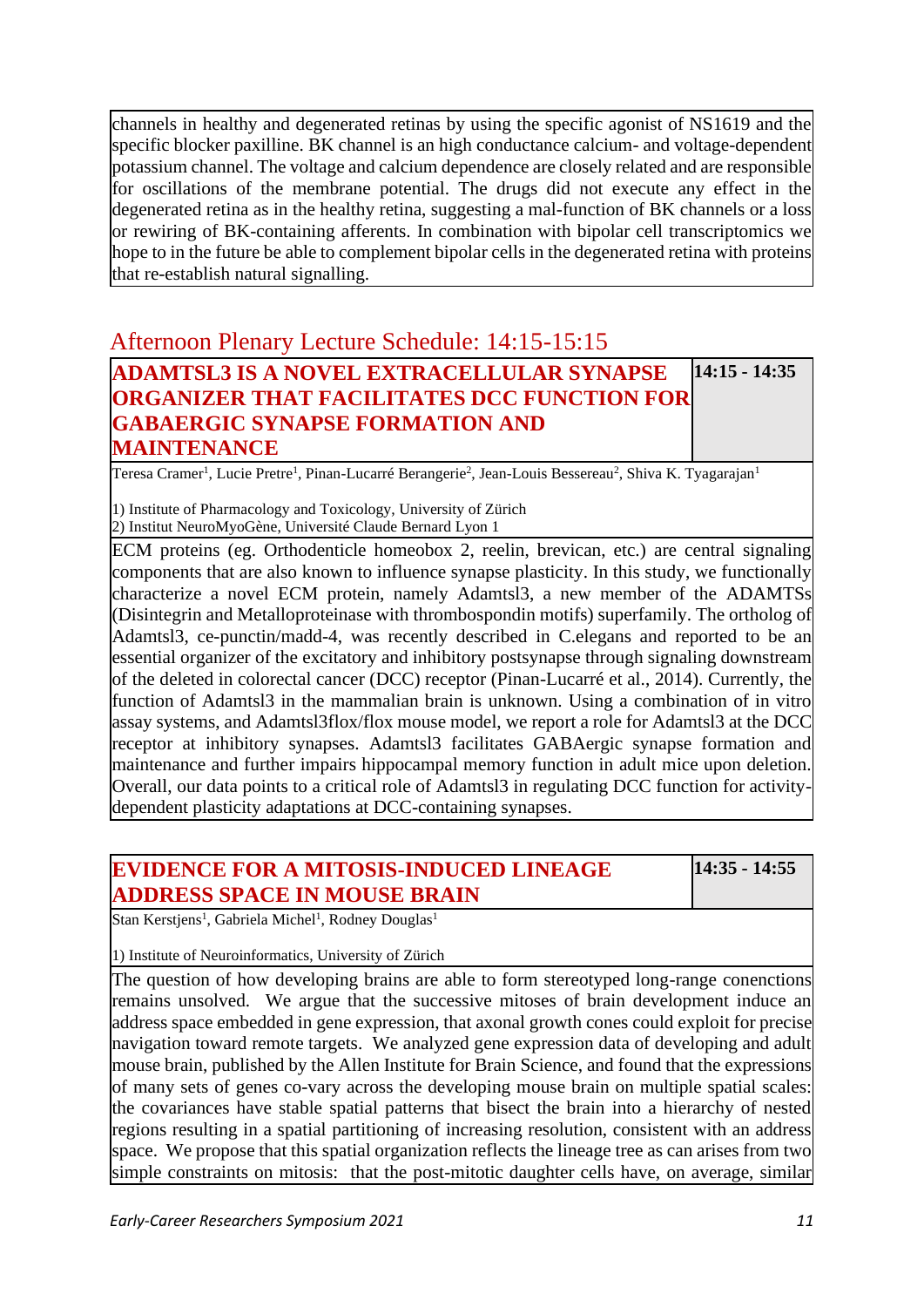gene expression to their parent; and that on average they do not migrate too far from one another.

## **DECIPHERING ASTROCYTE POLARIZATION IN PERINATAL WHITE MATTER INJURY AND ITS ROLE IN DISEASE PATHOGENESIS**

**14:55 - 15:15**

Patricia Renz<sup>1,2</sup>, Valérie Haesler<sup>1</sup>, Vera Tscherrig<sup>1,2</sup>, Shane Liddelow<sup>3</sup>, Daniel Surbek<sup>1</sup>, Andreina Schoeberlein<sup>1</sup>, Amanda Brosius Lutz<sup>1</sup>

1) Department of Obstetrics and Gynecology, Inselspital, Bern University Hospital and Department for BioMedical Research (DBMR), University of Bern, Switzerland

2)Graduate School for Cellular and Biomedical Sciences (GCB), University of Bern, Switzerland 3)Neuroscience Institute, Department of Neuroscience and Physiology, New York University (NYU), New York City, New York, USA

White matter injury (WMI) is the most common form of brain injury in preterm infants. It is characterized by reactive microgliosis and astrocytosis and defective oligodendrocyte maturation. Recent studies in the mature brain show the formation of diverse reactive astrocyte subtypes after injury, some favoring brain repair and other «inflammatory» astrocytes contributing to neurodegeneration. The specific nature of astrocyte reactivity after WMI remains obscure. Here we report the results of experiments investigating inflammatory astrocyte formation in WMI.

WMI was induced in rats at postnatal day (P)2 using a combination of hypoxic-ischemic and inflammatory insults. To confirm successful WMI, myelin deficits were evaluated using immunohistochemistry for myelin basic protein at P11. Inflammatory astrocyte formation was investigated through in situ hybridization (ISH) using a complement protein 3 (C3)-specific probe. We further characterized astrocyte reactivity by performing microfluidic qRT-PCR analysis of a panel of reactive astrocyte transcripts on mRNA isolated from astrocytes purified by immunopanning from injured and healthy brains. ISH shows a significant increase of C3 positive inflammatory astrocytes in subcortical white matter tracts across multiple rodent WMI models. Supporting this finding, preliminary qRT-PCR results suggest that purified primary astrocytes from injured brains exhibit a multi-gene inflammatory astrocyte signature at the transcriptome level.

We demonstrate the formation of inflammatory astrocytes in rodent models of WMI. This result is an important step towards understanding astrocyte polarization in WMI and opens the door to experiments investigating whether prevention the formation of this astrocyte subtype ameliorates WMI disease outcomes.

## Afternoon Plenary Lecture Schedule: 16:05- 17:05

| <b>DETECTING HIGH-FREQUENCY OSCILLATIONS IN</b>                                                                                                  | $16:05 - 16:25$ |
|--------------------------------------------------------------------------------------------------------------------------------------------------|-----------------|
| <b>SCALP EEG RECORDINGS USING A SPIKING NEURAL</b>                                                                                               |                 |
| <b>NETWORK</b>                                                                                                                                   |                 |
| Karla Burelo <sup>1, 2</sup> , Mohammadali Sharifshazileh <sup>1,2</sup> , Giacomo Indiveri <sup>1, 3</sup> , Johannes Sarnthein <sup>2, 3</sup> |                 |
| 1) Institute of Neuroinformatics, University of Zurich and ETH Zürich                                                                            |                 |
| 2) Department of Neurosurgery, University Hospital Zurich, University of Zurich                                                                  |                 |
| 3) Neuroscience Center Zurich, ETH Zurich                                                                                                        |                 |
| Introduction:                                                                                                                                    |                 |
| There is recent evidence that the HFOs, biomarkers for epileptogenic zone detected in invasive                                                   |                 |
| EEG recordings, are also detected in non-invasive scalp EEG recordings in young                                                                  |                 |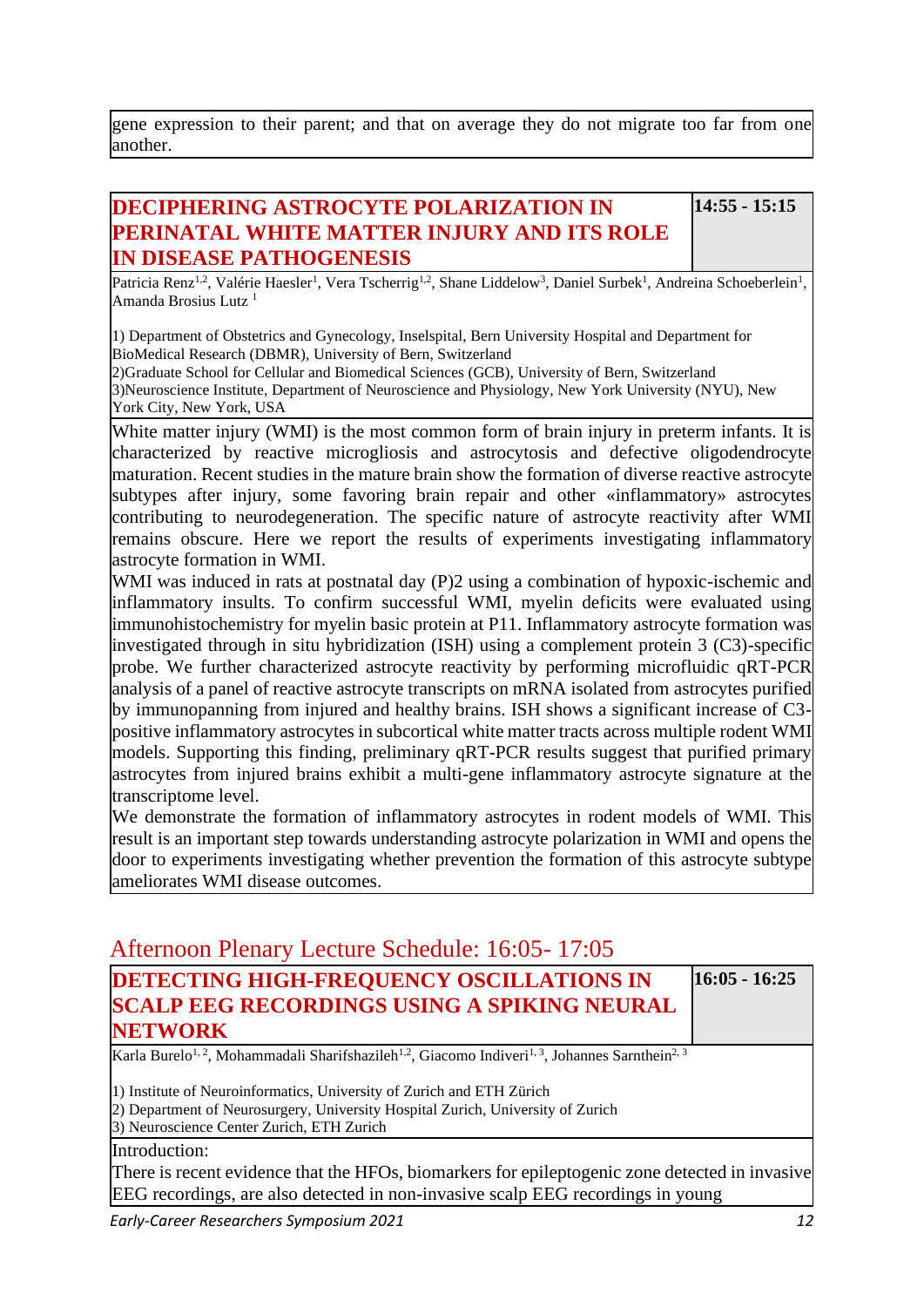patients. The automatic detection of this biomarker is promising for long-term monitoring of the disease as well as pre-surgical studies. This kind of application can therefore benefit from an embedded system able to detect HFOs in real-time, without the need to process large amounts of data off-line, with external computers or cloud servers.

#### Methods:

In this study, we use an artificial Spiking Neural Network (SNN) for detecting clinically relevant HFOs found in pre-and postsurgical scalp EEG recordings, measured from eleven children with drug-resistant focal epilepsy that underwent epilepsy surgery.

The proposed SNN consists of a core HFO detection part, already validated with intraoperative ECoG data, extended with a new artifact rejection part used to eliminate false positive HFOs caused by sharp transients. Here we show that the HFO rates found by this novel SNN architecture compare favorably to those detected in the same dataset by a clinically validated automatic HFO detector (mean 2.13 HFO/min vs 2.82 HFO/min in 16 pre-resection recordings).

Conclusions:

The SNN proposed was designed using elements and parameters fully compatible with mixedsignal neuromorphic circuits. This therefore represents an important step towards the construction of a low-power embedded neuromorphic signal processing system for continuoustime on-line detection of HFOs and long-term non-invasive assessment of disease severity in patients with epilepsy.

### **ADAPTIVE NEUROFEEDBACK STIMULATION TO SUPPORT SMOKING CESSATION**

**16:25 - 16:45**

Amelie Haugg <sup>1,2</sup>, Mirjam Habegger <sup>1</sup>, Anna Speckert <sup>3</sup>, Sarah Meier <sup>4</sup>, Ronald Sladky <sup>2</sup>, Philipp Staempfli <sup>1</sup>, Cindy Lor 2, Ellen van Maren<sup>4</sup>, Apurva Watve<sup>1</sup>, Andrei Manoliu<sup>5</sup>, Erich Seifritz<sup>1</sup>, Matthias Kirschner<sup>6</sup>, Marcus Herdener<sup>1</sup>, Boris B. Quednow<sup>1</sup>, Frank Scharnowski<sup>1,2</sup>

1) University of Zurich, Zurich Switzerland

2) University of Vienna, Vienna, Austria

3) Université de Fribourg, Fribourg, Switzerland

4) Swiss Federal Institute of Technology, Zurich, Switzerland

5) University College London, London, United Kingdom

6) McGill University, Montreal, Canada

Controlling cigarette craving is a key factor to quit smoking. To help smokers tolerate cigarette craving better and to support their smoking cessation, we used a novel adaptive neurofeedback (NF) stimulation paradigm for downregulating cue-induced craving activation in the anterior cingulate cortex (ACC).

64 nicotine dependent subjects participated in the study. They were randomly assigned to either the experimental group (EG, N=32, age=25.94 $\pm$ 5.29, 18m) or a control group (CG, N=32, age= $27.62 \pm 5.29$ , 16m). Subjects in the EG were trained to downregulate their ACC activity, an area responsive to craving-related cues. During training runs, they were presented with images whose craving intensity was dynamically coupled to ongoing brain activity in the ACC). The better subjects were at down-regulating their ACC activity, the more intense got the presented smoking cues (i.e., the downregulation task became more difficult). In the CG, subjects received the same instructions, but intensity of the presented cues was linked to activity in the angular gyrus, which is not associated with nicotine craving.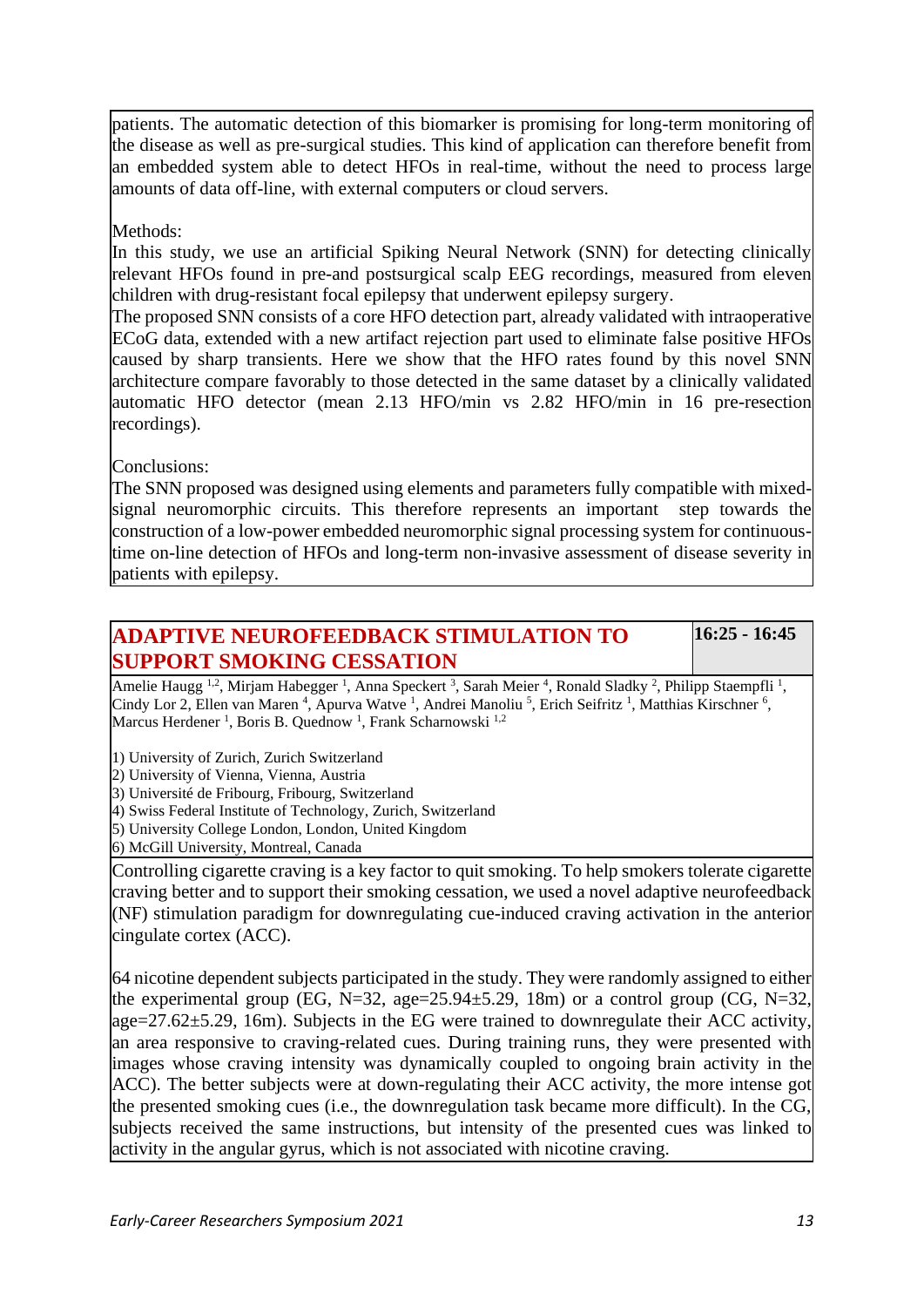All subjects were trained for 10 NF training runs. Before and after training, clinical and behavioral assessments were performed, including a follow-up session six weeks after the last NF session.

At the follow-up session, subjects in the EG showed a greater reduction in cigarette consumption ( $p<0.05$ ) and Fagerström dependence scores ( $p<0.01$ ) as compared to subjects in the CG. Both groups showed a reduction in cue-induced cigarette craving (as assessed by image ratings).

Our results suggest that brain-controlled adaptive nicotine cue exposure stimulation might be promising novel therapeutic tool in addiction."

**Presence of SARS-CoV-2 Transcripts in the Choroid Plexus of 16:45 - 17:05 MS and Non-MS Patients with COVID-19**

Vidmante Fuchs<sup>1</sup>, Michael Kutza<sup>2</sup>, Sven Wischnewski<sup>2</sup>, Nikolaus Deigendesch<sup>3</sup>, Luc Lutz1, Laila Kulsvehagen<sup>1</sup>, Gerda Ricken<sup>4</sup>, Ludwig Kappos<sup>1</sup>, Alexandar Tzankov<sup>3</sup>, Simon Hametner<sup>4</sup>, Stephan Frank<sup>3</sup>, Lucas Schirmer<sup>2,5,6</sup>, Anne-Katrin Pröbstel<sup>1</sup>

1) Multiple Sclerosis Center, Neurologic Clinic and Policlinic, Departments of Medicine, Clinical Research, and Biomedicine, University Hospital and University of Basel, Basel, Switzerland

2) Department of Neurology, Medical Faculty Mannheim, Heidelberg University, Mannheim, Germany

3) Pathology, Institute of Medical Genetics and Pathology, University Hospital Basel, University of Basel, Basel, Switzerland

4) Department of Neurology, Division of Neuropathology and Neurochemistry, Medical University of Vienna, Vienna, Austria.

5) Mannheim Center for Translational Neuroscience and Institute for Innate Immunoscience, Medical Faculty Mannheim, Heidelberg University, Mannheim, Germany

6) Interdisciplinary Center for Neurosciences, Heidelberg University, Heidelberg, Germany

"Although primarily targeting the respiratory system, coronavirus disease 2019 (COVID-19) also manifests with central nervous system (CNS)-related symptoms. Little is known about the clinical course of pre-existing CNS autoimmune disease and concurrent SARS-CoV-2 infection. Multiple sclerosis (MS) is the most frequent autoimmune disease of the CNS with inflammatory demyelination and blood-brain barrier (BBB) disruption being typical pathological hallmarks. Whether multiple sclerosis (MS) renders patients more susceptible to CNS involvement and/or infection during COVID-19 and the impact of SARS-CoV-2 infection on disease activity remains elusive.

We combined histopathological assessment with multiplex in situ hybridization analysis for SARS-CoV-2 and ACE2 transcripts in autoptic brain tissue of an MS patient, who died from COVID-19-associated respiratory failure, compared to other non-MS COVID-19 cases and inflammatory controls.

Despite a general microglia activation in MS and non-MS COVID-19 brain parenchyma and minor BBB leakage in MS COVID-19 brain, we found neither evidence for active demyelinating activity nor presence of SARS-CoV-2 transcripts in MS lesions. SARS-CoV-2 and ACE2 transcripts were consistently detected in epithelial cells of the choroid plexus (CP) and ependymal cells of the CSF-brain interface in both MS and non-MS COVID-19 cases.

Our findings provide no evidence for MS disease exacerbation or presence of viral transcripts in MS lesions. Notably, presence of viral transcripts in CP suggests the CP being a key restraint of SARS-CoV-2 entry into the CNS. Future studies will need to shed light on SARS-CoV-2 associated pathology in COVID-19 patients with a more active MS course and other autoimmune comorbidities."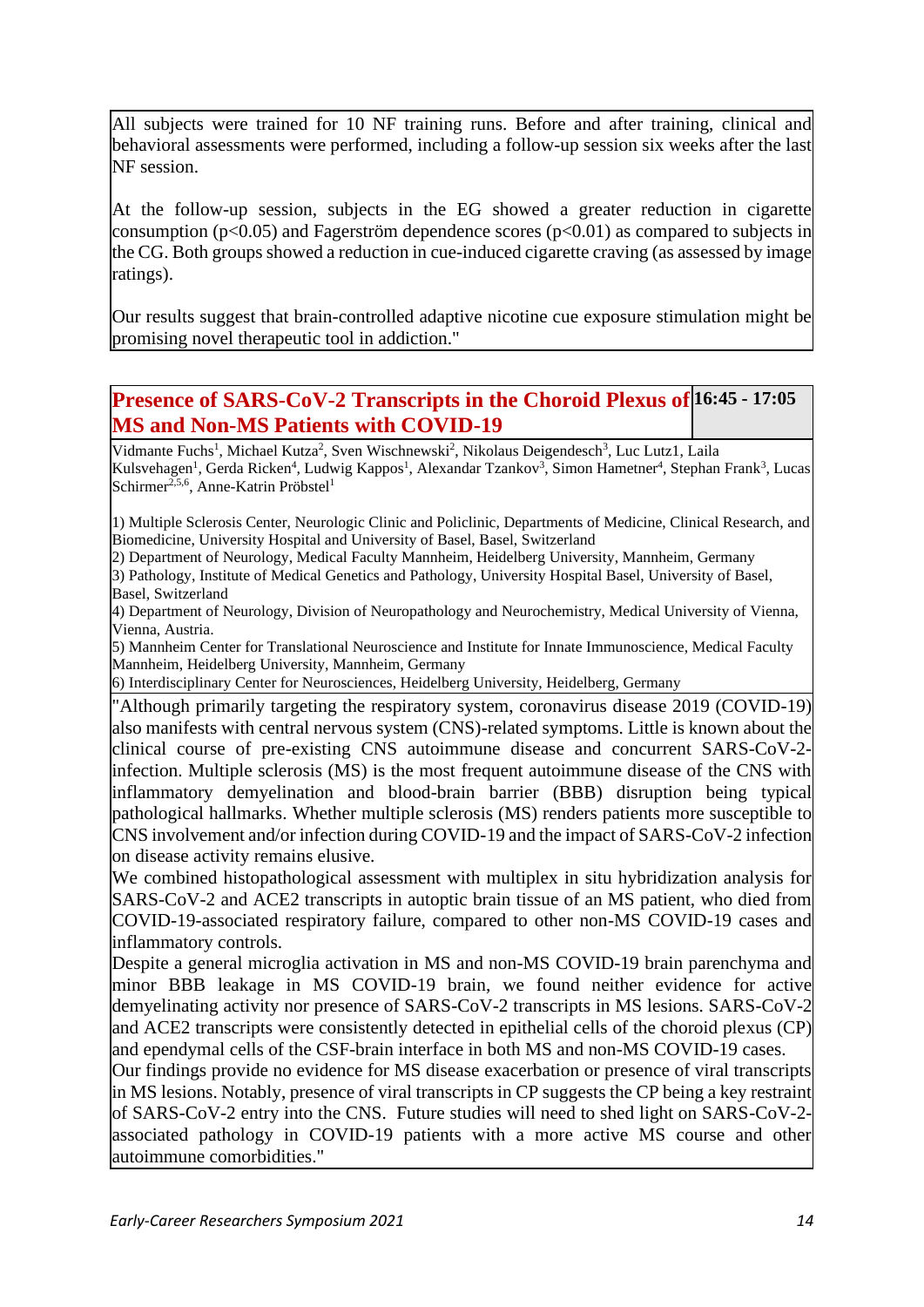# Abstracts Posters

| Group $A -$ Neurodevelopment              |                |
|-------------------------------------------|----------------|
| <b>INVESTIGATING PRIMARY CILIA IN THE</b> | <b>Group A</b> |
| <b>DEVELOPMENT OF THE NERVOUS SYSTEM</b>  |                |

Elkhan Yusifov<sup>1</sup>

1) University of Zürich

Primary cilia are microtubule based cell surface structures that play an important role in vertebrate development by serving as signaling hubs for signals, such as Sonic hedgehog. C5orf42 is the most frequently mutated gene in Joubert syndrome, a ciliopathy subtype. Patients with mutated C5orf42 showed craniofacial abnormalities, polydactyly and intellectual disabilities. C5orf42 is essential in the formation of primary cilia but a link to neural development was not known. Knocking down C5orf42 in an animal model revealed defects in neural circuit formation.

As a first step towards a better understanding of ciliary function in neural circuit formation in the PNS, it was necessary to analyze the presence of primary cilia during development. By studying chicken embryos between E3 and E7, we have demonstrated the presence of primary cilia in migrating NCC but also in their derivatives. In addition, primary cilia were present in all Dorsal Root Ganglion (DRG) neurons in vivo, as well as in DRG explants, but not in dissociated neurons. Furthermore, we found primary cilia on Schwann cell precursors and on sympathetic neurons. Future studies will focus on the role of cilia in neural circuit formation, by knocking down candidate genes.

#### **WHAT IS THE ROLE OF miRNAS IN WHARTON'S JELLY-DERIVED SMALL EXTRACELLULAR VESICLES (SEV) IN NEURO-REGENERATION? Group A**

Vera Tscherrig<sup>1,2</sup>, Sophie Cottagnoud<sup>1</sup>, Valérie Haesler<sup>1</sup>, Patricia Renz<sup>1,2</sup>, Daniel Surbek<sup>1</sup>, Andreina Schoeberlein<sup>1</sup>, Marianne Jörger-Messerli<sup>1</sup>

1) Department of Obstetrics and Feto-maternal Medicine, University Women's Hopsital, Inselspital, Bern University Hospital, Bern, Switzerland and Department for BioMedical Research (DBMR), University of Bern, Switzerland

2) Graduate School for Cellular and Biomedical Sciences (GCB), University of Bern, Bern, Switzerland

Perinatal white matter injury (WMI) is one of the most common neurological complications of preterm birth and it is a global health problem resulting in long-term neurodevelopmental and neurobehavioral disabilities. WMI results from hypoxia-ischemia and inflammatory insults to the developing brain during a vulnerable period of the brain's myelinating cells. Failed myelination during white matter development occurs. Until now, there is no cure for perinatal WMI. Recently, our lab and others have shown promising results towards the use of mesenchymal stromal cell derived small extracellular vesicles (MSC-sEV) as therapeutic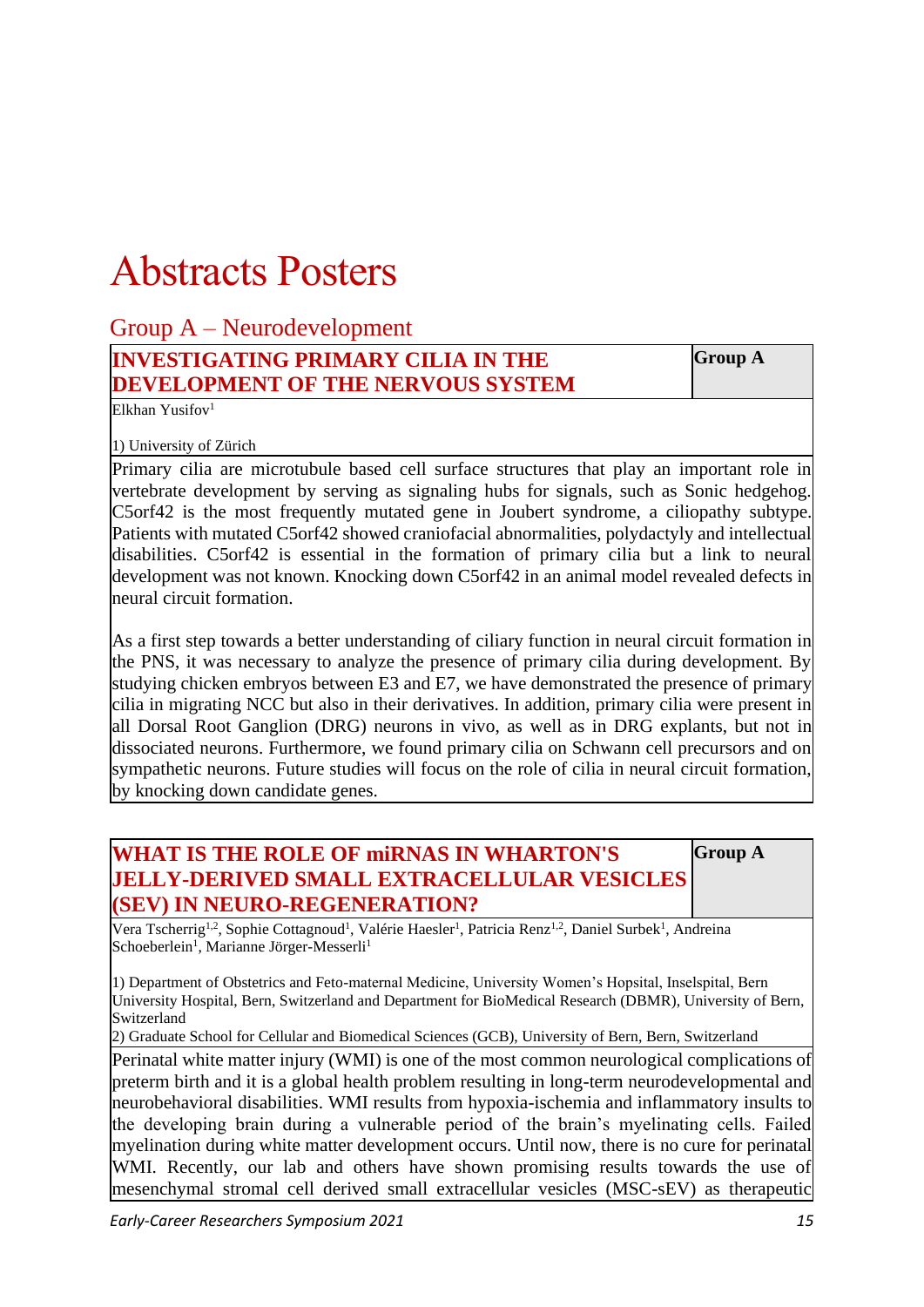approach for neuronal injuries. MSC-sEV carry small non-coding RNA such as microRNAs (miRNAs). MicroRNAs might interfere with signaling pathways involved in premature WMI. Thus, we hypothesize that miRNAs, released by sEV upon uptake in their target cells, have a key function in the observed beneficial effects of MSC-sEV.

MSC were isolated from the connective tissue of human umbilical cords, the so-called Wharton's jelly. sEV were purified from the cells using ultracentrifugation, followed by sizeexclusion chromatography (SEC). The fractions were characterized by the expression of sEV markers using western blot analysis and miRNAs by quantitative PCR.

The SEC fractions with the highest protein content showed positive signals for the sEV markers CD81 and CD63. No cellular contamination was observed (no signal for GM130 or Grp94). These fractions contained high amounts of miRNAs, such as miRNA 22-5p, miRNA 27b-3p or let7b-5p.

The targets of the highly abundant miRNAs in the sEV fractions play a role in apoptotic or inflammatory pathways and drive oligodendrocyte differentiation. Therefore, these miRNAs might influence WMI outcomes.

### **A SINGLE CELL APPROACH TO STUDY TRANSCRIPTIONAL HETEROGENEITY OF PRECEREBELLAR NEURON SUBPOPULATIONS DURING DEVELOPMENT**

**Group A**

Leslie Bargsted<sup>1,2</sup>, Upasana Maheshwari<sup>1,2</sup>, Charlotte Soneson<sup>1</sup>, Nathalie Vilain<sup>1</sup>, Hubertus Kohler<sup>1</sup>, Sirisha Aluri<sup>1</sup>, Sebastien Smallwood<sup>1</sup>, Filippo M. Rijli<sup>1,2</sup>.

1) Friedrich Miescher Institute for Biomedical Research

2) University of Basel

The projection neurons of the pontine nuclei (PN) constitute the main mossy fiber input to the cerebellum transmitting signals from the cerebral cortex. The connectivity pattern between cortical areas and PN and the complex organization of ponto-cerebellar connectivity have been extensively investigated. At the cellular level, an internal-external lamellar organization of cortical axon fields might topographically match an inside-out organization of PN neurons based on their birthdate (Altman and Bayer, 1987; Leergard et al.,1995). Moreover, our laboratory recently discovered an intrinsic organization of PN neurons according to their rostro-caudal origin in the precerebellar rhombic lip which is topographically maintained through migration and nucleogenesis (Di Meglio et al., 2013). However, little is still known about the establishment of molecular diversity of PN neuron subpopulations during development, underlying such a complex cellular organization and cortico-pontine-cerebellar circuit connectivity. Here, we used single cell RNA- seq to characterize PN neuron subtype identities and transcriptional heterogeneity during nucleus assembly and connectivity. Preliminary results will be presented.

#### **ADAMTSL3 IS A NOVEL EXTRACELLULAR SYNAPSE ORGANIZER THAT FACILITATES DCC FUNCTION FOR GABAERGIC SYNAPSE FORMATION AND MAINTENANCE Group A**

Teresa Cramer<sup>1</sup>, Lucie Pretre<sup>1</sup>, Pinan-Lucarré Berangerie<sup>2</sup>, Jean-Louis Bessereau<sup>2</sup>, Shiva K. Tyagarajan<sup>1</sup>

1) Institute of Pharmacology and Toxicology, University of Zürich 2) Institut NeuroMyoGène, Université Claude Bernard Lyon 1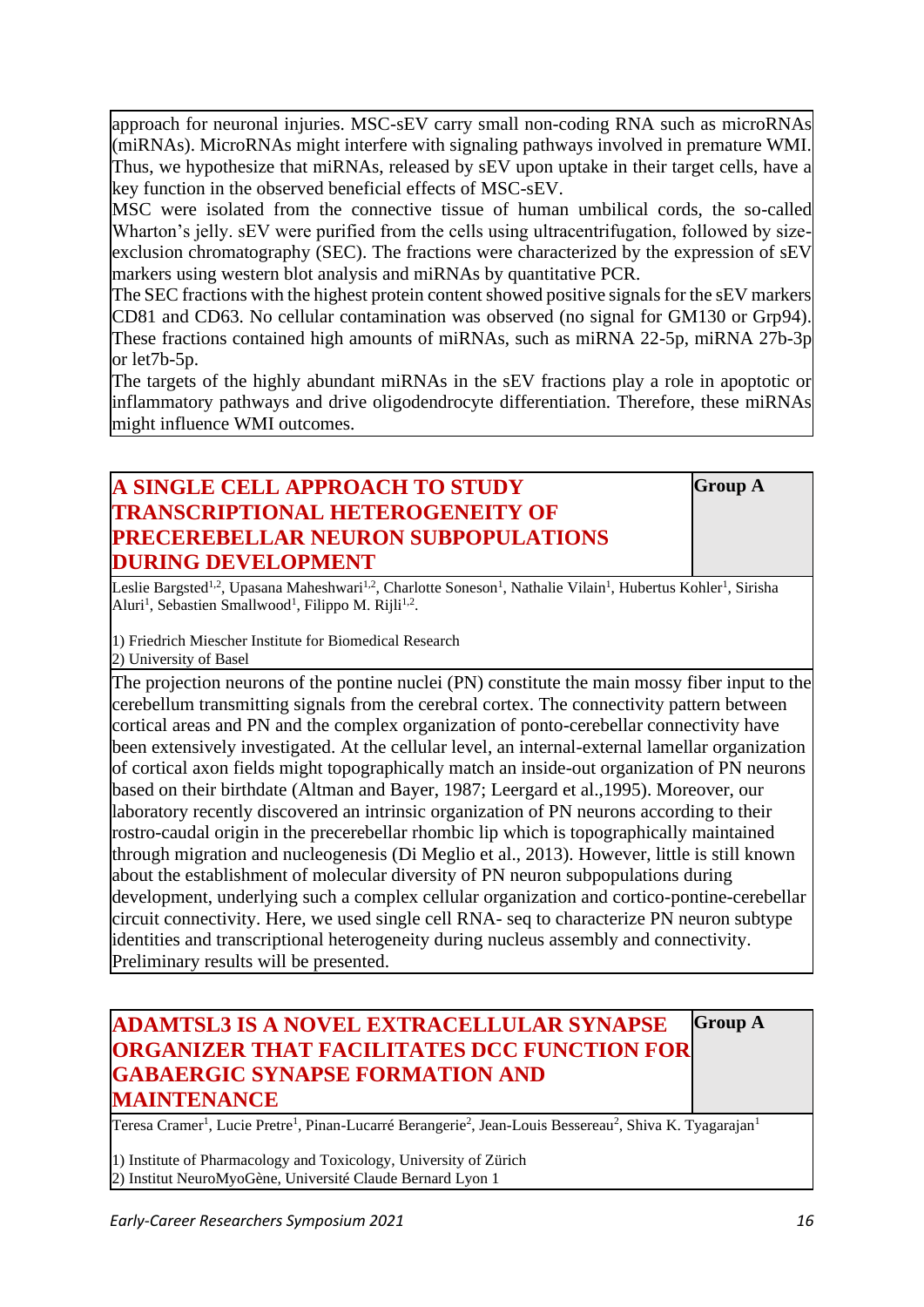ECM proteins (eg. Orthodenticle homeobox 2, reelin, brevican, etc.) are central signaling components that are also known to influence synapse plasticity. In this study, we functionally characterize a novel ECM protein, namely Adamtsl3, a new member of the ADAMTSs (Disintegrin and Metalloproteinase with thrombospondin motifs) superfamily. The ortholog of Adamtsl3, ce-punctin/madd-4, was recently described in C.elegans and reported to be an essential organizer of the excitatory and inhibitory postsynapse through signaling downstream of the deleted in colorectal cancer (DCC) receptor (Pinan-Lucarré et al., 2014). Currently, the function of Adamtsl3 in the mammalian brain is unknown. Using a combination of in vitro assay systems, and Adamtsl3flox/flox mouse model, we report a role for Adamtsl3 at the DCC receptor at inhibitory synapses. Adamtsl3 facilitates GABAergic synapse formation and maintenance and further impairs hippocampal memory function in adult mice upon deletion. Overall, our data points to a critical role of Adamtsl3 in regulating DCC function for activitydependent plasticity adaptations at DCC-containing synapses.

### **EVIDENCE FOR A MITOSIS-INDUCED LINEAGE ADDRESS SPACE IN MOUSE BRAIN**

**Group A**

Stan Kerstjens<sup>1</sup>, Gabriela Michel<sup>1</sup>, Rodney Douglas<sup>1</sup>

1) Institute of Neuroinformatics, University of Zürich

The question of how developing brains are able to form stereotyped long-range conenctions remains unsolved. We argue that the successive mitoses of brain development induce an address space embedded in gene expression, that axonal growth cones could exploit for precise navigation toward remote targets. We analyzed gene expression data of developing and adult mouse brain, published by the Allen Institute for Brain Science, and found that the expressions of many sets of genes co-vary across the developing mouse brain on multiple spatial scales: the covariances have stable spatial patterns that bisect the brain into a hierarchy of nested regions resulting in a spatial partitioning of increasing resolution, consistent with an address space. We propose that this spatial organization reflects the lineage tree as can arises from two simple constraints on mitosis: that the post-mitotic daughter cells have, on average, similar gene expression to their parent; and that on average they do not migrate too far from one another.

## **DECIPHERING ASTROCYTE POLARIZATION IN PERINATAL WHITE MATTER INJURY AND ITS ROLE IN DISEASE PATHOGENESIS**

**Group A**

Patricia Renz<sup>1,2</sup>, Valérie Haesler<sup>1</sup>, Vera Tscherrig<sup>1,2</sup>, Shane Liddelow<sup>3</sup>, Daniel Surbek<sup>1</sup>, Andreina Schoeberlein<sup>1</sup>, Amanda Brosius Lutz<sup>1</sup>

1) Department of Obstetrics and Gynecology, Inselspital, Bern University Hospital and Department for BioMedical Research (DBMR), University of Bern, Switzerland

2)Graduate School for Cellular and Biomedical Sciences (GCB), University of Bern, Switzerland 3)Neuroscience Institute, Department of Neuroscience and Physiology, New York University (NYU), New York City, New York, USA

White matter injury (WMI) is the most common form of brain injury in preterm infants. It is characterized by reactive microgliosis and astrocytosis and defective oligodendrocyte maturation. Recent studies in the mature brain show the formation of diverse reactive astrocyte subtypes after injury, some favoring brain repair and other «inflammatory» astrocytes contributing to neurodegeneration. The specific nature of astrocyte reactivity after WMI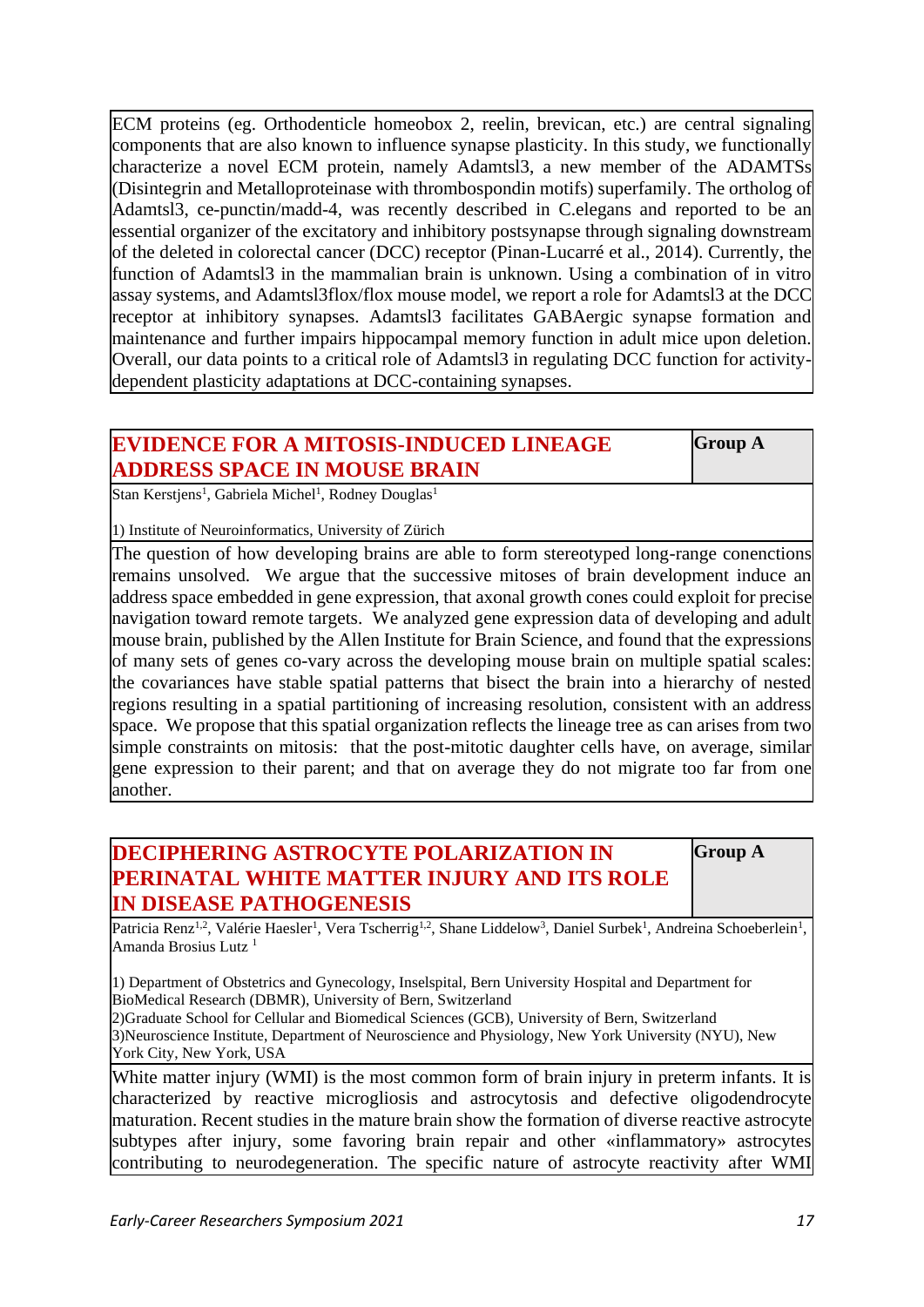remains obscure. Here we report the results of experiments investigating inflammatory astrocyte formation in WMI.

WMI was induced in rats at postnatal day (P)2 using a combination of hypoxic-ischemic and inflammatory insults. To confirm successful WMI, myelin deficits were evaluated using immunohistochemistry for myelin basic protein at P11. Inflammatory astrocyte formation was investigated through in situ hybridization (ISH) using a complement protein 3 (C3)-specific probe. We further characterized astrocyte reactivity by performing microfluidic qRT-PCR analysis of a panel of reactive astrocyte transcripts on mRNA isolated from astrocytes purified by immunopanning from injured and healthy brains. ISH shows a significant increase of C3 positive inflammatory astrocytes in subcortical white matter tracts across multiple rodent WMI models. Supporting this finding, preliminary qRT-PCR results suggest that purified primary astrocytes from injured brains exhibit a multi-gene inflammatory astrocyte signature at the transcriptome level.

We demonstrate the formation of inflammatory astrocytes in rodent models of WMI. This result is an important step towards understanding astrocyte polarization in WMI and opens the door to experiments investigating whether prevention the formation of this astrocyte subtype ameliorates WMI disease outcomes.

## Group B – Neurological Disorders

#### **THE REORGANIZATION OF THE MOTOR NETWORK AFTER CHILDHOOD STROKE: A MULTIMODAL APPROACH INCLUDING RESTING STATE FUNCTIONAL MRI AND TRANSCRANIAL MAGNETIC STIMULATION GROUP B**

Cristina Simon-Martinez<sup>1</sup>, Juan Antonio Delgado Rodríguez<sup>1</sup>, Sandeep Kamal<sup>1</sup>, Alain Kaelin-Lang<sup>2,3</sup>, Leonie Steiner<sup>1,4</sup>, Nedelina Slavova<sup>5,6</sup>, Andrea Federspiel<sup>7,8</sup>, Stephanie Homan<sup>9</sup>, Roland Wiest<sup>5</sup>, Regula Everts<sup>1</sup>, Maja Steinlin<sup>1</sup>, Sebastian Grunt<sup>1</sup>

1) Division of Neuropediatrics, Development and Rehabilitation, University Children's Hospital, Inselspital, Bern University Hospital, University of Bern, Bern, Switzerland

2) Neurocenter of Southern Switzerland, Ente Ospedaliero Cantonale, Switzerland

3) Faculty of Biomedical Neurosciences, Università della Svizzera Italiana, Lugano, Switzerland

4) Graduate School for Health Sciences, University of Bern, Bern, Switzerland

5) Institute of Diagnostic and Interventional Neuroradiology, Inselspital, Bern University Hospital, and University of Bern, Switzerland

6) Department of Diagnostic, Interventional and Pediatric Radiology, Inselspital, Bern University Hospital, University of Bern, Switzerland

7) Division of Systems Neuroscience, Translational Research Center, University Hospital of Psychiatry and Psychotherapy, Bern, Switzerland

8) Psychiatric Neuroimaging Unit, Translational Research Center, University Hospital of Psychiatry and Psychotherapy, Bern, Switzerland

9) University Hospital of Psychiatry Zurich, Zurich, Switzerland

To develop tailored rehabilitation, insights of the neuroplastic processes after childhood arterial ischemic stroke (AIS) is crucial. To this purpose, resting-state functional MRI (rsfMRI) and Transcranial Magnetic Stimulation (TMS) have been used. While rsfMRI depicts functional connectivity between cortical networks at rest, their function can be determined with TMS. Combining both methods may help to understand the motor network reorganization after childhood AIS.

Thirteen participants (mean age 15y 3m) diagnosed with AIS underwent rsfMRI to study motor network functional connectivity at rest. Single-pulse TMS evaluated cortical excitability of each hemisphere. Paired pulse TMS assessed interhemispheric inhibition/facilitation. Hand-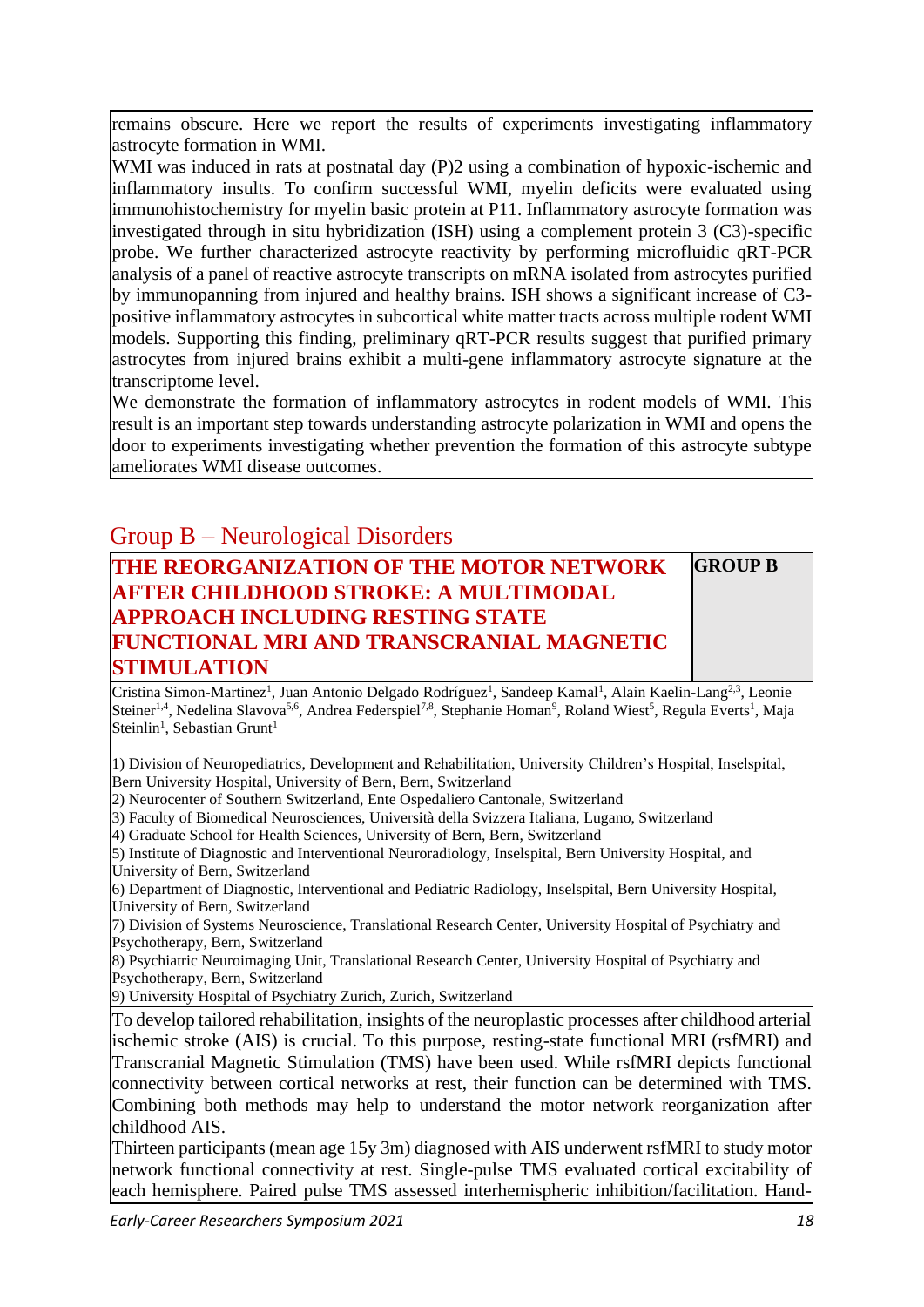strength asymmetry was measured with a dynamometer. We investigated the relationship between interhemispheric connectivity and interhemispheric inhibition/facilitation; intrahemispheric connectivity and cortical excitability; and motor network measures and motor function. Partial correlations (controlling for lesion size) were interpreted as absent  $(\leq 0.25)$ , fair  $(0.25-0.50)$ , moderate  $(0.50-0.75)$  or excellent  $(>0.75)$  and performed in jamovi 1.6.1.

Higher interhemispheric connectivity fairly correlated to interhemispheric facilitation in the stroke-to-nonstroke direction and moderately related to inhibition in the nonstroke-to-stroke direction. Higher intrahemispheric connectivity was moderately related to cortical excitability in the non-lesioned hemisphere. Larger hand strength asymmetry was fairly associated to poor excitability of the lesioned hemisphere.

This multimodal neuroplasticity model of the motor network illustrates how interhemispheric interactions and cortical excitability may affect cortical networks and motor function.

#### **BRAIN-SECRETASES TO PREDICT PRESYMPTOMATIC Group B (MILD COGNITIVE IMPAIRMENT) STAGE DEMENTIA**

Nwamekang Belinga Luc Lagrace<sup>1</sup>

1) Université des montagnes, Cameroon

Mild cognitive impairment (MCI) refers to cognitive decline that does not interfere with the person's daily function. MCI can progress to dementia in 8% to 27% of affected persons. Alzheimer's disease is the most common form of dementia, 20 million cases in the world and projections of 55 million cases by 2050. The most frequent histopathological lesion in neurodegenerative dementia is the accumulation of the beta amyloid peptide, mediated by enzymes known as secretases. In the absence of a curative treatment for dementia and the diagnostic difficulty using non-invasive techniques, we resort to investigating the role of β and γ secretases to assess cognitive impairment in its early phase. For this purpose, we will conduct a longitudinal cohort study If possible at the Lausanne university hospital and research center for psychiatric neuroscience from 20 September 2021 to 20 February 2024. We will recruit participants in two groups namely: Group 1 (Persons with mild cognitive impairment, with Montreal cognitive assessment (MOCA) score between 18-25 and mini-mental state examination (MMSE) score between 20-25; Group 2 (persons without mild cognitive impairment, with MOCA score between 25-30 and MMSE score between 26-30. Participants will be paired by age, sex, socio economic status and cerebrovascular risk factors. They will be characterised at baseline and followed-up for at least 3 years. Secretases from blood samples obtained from the two populations will be studied in detail and the outcomes used to correlate this biological signature with the clinical profile of patients.

#### **CORTICAL EXCITABILITY AS A MARKER OF EPILEPTIC SEIZURES SUSCEPTIBILITY IN THE MOUSE HIPPOCAMPUS**

**Group B**

Gregory Lepeu<sup>1</sup>, Kristina Slabeva<sup>1</sup>, Antoine Adamantidis<sup>1</sup>, Maxime Baud<sup>1</sup>

#### 1) Zentrum für experimentelle Neurologie, Department of Neurology, University of Bern

#### Background:

Epileptic seizures are characterized by paroxysmal pathological activity of neurons. The episodic nature of seizures indicates fluctuation of seizure susceptibility across time. However, the exact nature of this fluctuation, and the methods to measure it, remain to be determined. Aim: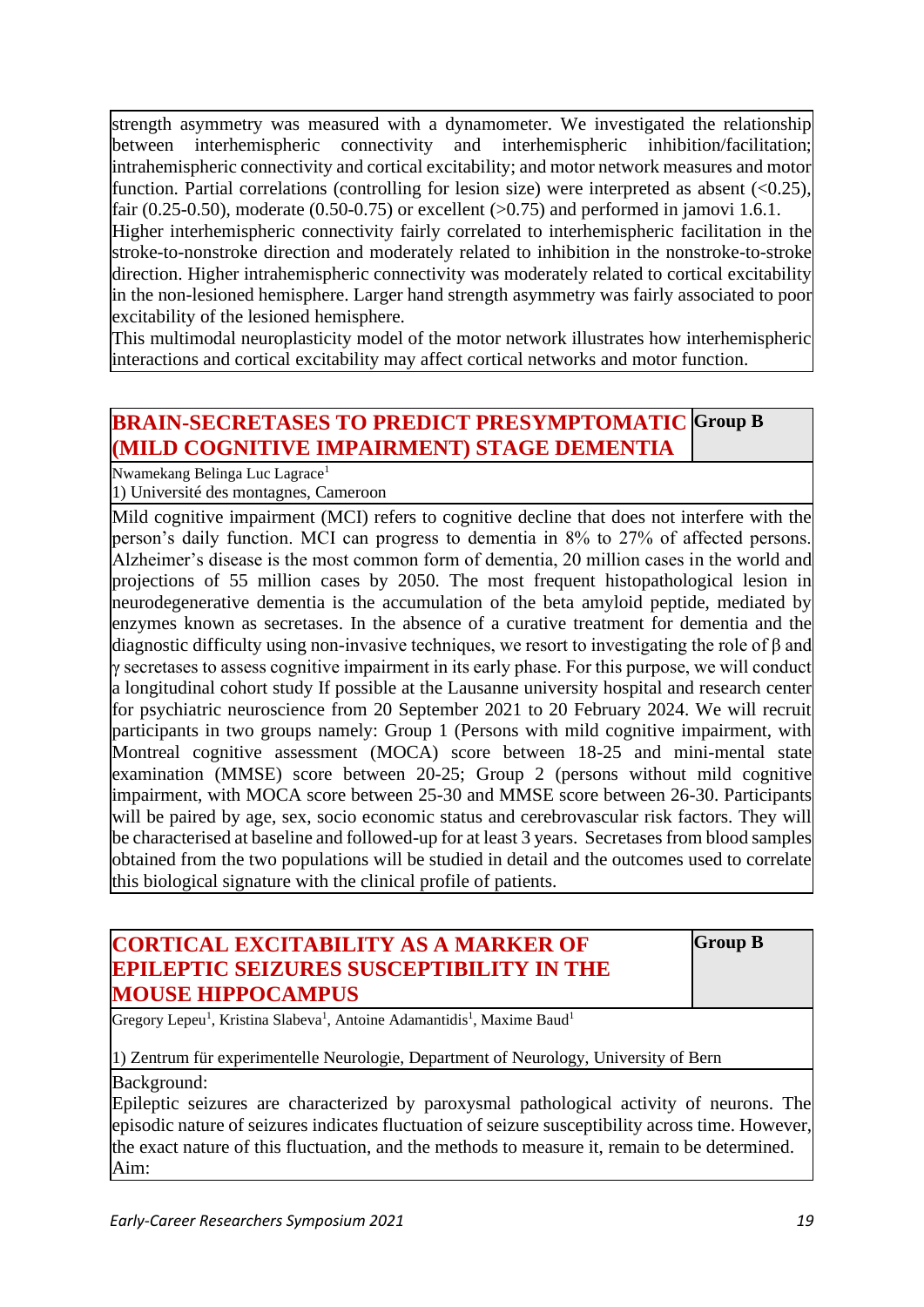Using optogenetic stimulation of In Vivo mice entorhinal neurons, we aim at characterizing the correlation between cortical response to short perturbations and seizure threshold. Methods:

We developed a circuit-specific model of optogenetically induced "on-demand" seizures. We measured the EEG response of theses neurons to single and paired optogenetic pulses as a biomarker of cortical excitability, and compared its variations with seizure threshold, measure as the duration of optogenetic stimulation needed to elicit a seizure ("time-to seizure"). We then explored how these markers varied in the presence of drugs modifying cortical excitability: Diazepam and Pentylenetetrazol (PTZ). Results:

In this preliminary study we found a decrease time-to-seizure in the presence of Diazepam, which confirms that this method can be used to quantify the seizure threshold. Moreover, it was correlated with weaker cortical responses to single and paired pulses. We did not find any major effect of PTZ on these metrics.

Conclusion:

Probing cortical excitability using very short perturbation of ongoing activity may be a good indicator of the current cortical excitability state, at least towards inhibition.

| <b>CHANGES IN EXCITABILITY OF AFFERENT</b>                                                                                                                                                                                                                                                                                                                            | <b>Group B</b> |
|-----------------------------------------------------------------------------------------------------------------------------------------------------------------------------------------------------------------------------------------------------------------------------------------------------------------------------------------------------------------------|----------------|
| <b>NOCICEPTORS AFTER NERVE INJURY</b>                                                                                                                                                                                                                                                                                                                                 |                |
| $-12.37 \times 12.37 \times 11.37 \times 11.37 \times 11.37 \times 11.37 \times 11.37 \times 11.37 \times 11.37 \times 11.37 \times 11.37 \times 11.37 \times 11.37 \times 11.37 \times 11.37 \times 11.37 \times 11.37 \times 11.37 \times 11.37 \times 11.37 \times 11.37 \times 11.37 \times 11.37 \times 11.37 \times 11.37 \times 11.37 \times 11.37 \times 11.$ |                |

E.A. Konnova<sup>1,2</sup>, G. Krischmann<sup>1</sup>, M.R. Suter<sup>1</sup>, I. Décosterd<sup>1,2</sup>

1) Pain Center, Service of Anesthesiology, Lausanne University Hospital and University of Lausanne, Switzerland

2) Department of Fundamental Neuroscience, University of Lausanne, Switzerland

Peripheral nerve injury causes damage to the axons of afferent primary sensory neurons and leads to neuropathic pain. The injured neurons undergo gene expression change in an attempt to regenerate. Neighbouring non-injured fibres become sensitised due to ongoing neuroinflammation. Increase in activity of afferent neurons is thought to drive subsequent central sensitisation to establish chronic pain. We aim to distinguish the excitability of injured and non-injured nociceptors after nerve injury.

The spared nerve injury (SNI) model of neuropathic pain involves the lesion of the peroneal and tibial branches, leaving the sural branch of the sciatic nerve intact. The cell bodies of the injured and non- injured sciatic sensory neurons are found mixed in the lumbar L3 and L4 dorsal root ganglia (DRG). Using ATF3-GFP transgenic mice, we are able to identify the labelled injured from the other non-injured neurons. Whole-cell patch clamp recordings of small DRG neurons in primary culture revealed different current-evoked excitability profiles. The current clamp recordings illustrated various features of hyperexcitability and changes in action potential shape. Injured neurons have a reduced ability to elicit multiple action potentials during sustained current stimulation, and have lower amplitude action potentials. The population of non- injured neurons fire action potentials at higher frequency. Thus, after SNI, injured nociceptive neurons have overall a weaker current-evoked response, but many noninjured nociceptive neurons become hyperexcitable.

#### **SLEEP HOMEOSTASIS AFFECTS SCALP HFO RATES IN Group B PEDIATRIC EPILEPSY**

Dorottya Cserpan<sup>1,2,3</sup>, Richard Rosch<sup>1,4</sup>, Ece Boran<sup>2,3</sup>, Santo Pietro Lo Biundo<sup>1</sup>, Johannes Sarnthein<sup>2,3,4</sup>, Georgia Ramantani<sup>1,2,4</sup>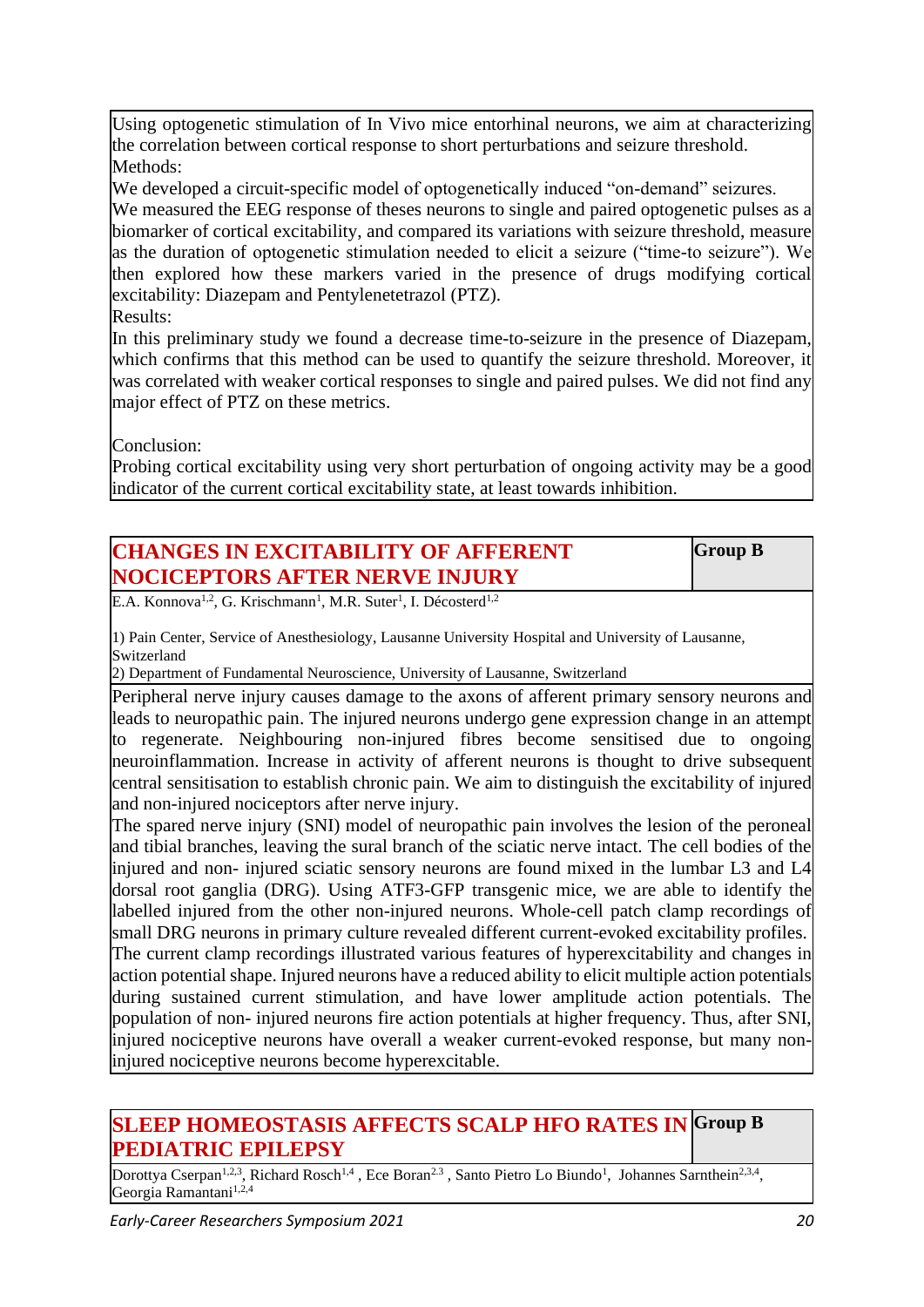1) Department of Neuropediatrics, University Children's Hospital Zurich, Switzerland

2) University of Zurich, Switzerland

4) Children's Research Center, University Children's Hospital Zurich

5) Clinical Neurocentre Zurich, Switzerland

Scalp HFO is a new and promising non-invasive epilepsy biomarker that appears to have a particularly high added value for the pediatric population. Further than their implementation in the delineation of the epileptogenic zone for surgical resection, HFO are currently investigated as potential biomarkers of epileptogenesis, disease severity, and treatment response. However, the issue of sufficient data selection for HFO analysis is still under debate: the choice of the appropriate sample size and of the most suitable time window to ensure data quality and representativity is essential for the validity of results. HFO analysis is routinely performed in sleep to avoid contamination by muscle artifacts but considerable fluctuations of HFO characteristics have been observed across sleep stages and cycles. HFO rates have recently been shown to decrease with accumulated time in sleep in invasive recordings, rendering the first sleep cycle best suitable for studying HFOs in epilepsy. However, it is unclear if these findings that derive from invasive EEG in mainly adult cohorts with drug-resistant focal epilepsy are applicable on unselected scalp EEG recordings across different age groups and epilepsy syndromes. The impact of sleep on scalp HFO rates and spatio-temporal characteristics in pediatric epilepsy, potentially of crucial importance for further analysis, is therefore still under debate. The goal of our project is to delineate the changes occurring in pathological HFO features across the different sleep stages and cycles and determine the selection of representative data intervals for valid and accurate HFO analysis. We hypothesize that scalp HFO rates change on various timescales: HFO rates decrease with time spent in sleep as well as with age.

#### **DETECTING HIGH-FREQUENCY OSCILLATIONS IN SCALP EEG RECORDINGS USING A SPIKING NEURAL NETWORK**

**Group B**

Karla Burelo<sup>1, 2</sup>, Mohammadali Sharifshazileh<sup>1,2</sup>, Giacomo Indiveri<sup>1, 3</sup>, Johannes Sarnthein<sup>2, 3</sup>

1) Institute of Neuroinformatics, University of Zurich and ETH Zürich

2) Department of Neurosurgery, University Hospital Zurich, University of Zurich 3) Neuroscience Center Zurich, ETH Zurich

Introduction:

There is recent evidence that the HFOs, biomarkers for epileptogenic zone detected in invasive EEG recordings, are also detected in non-invasive scalp EEG recordings in young

patients. The automatic detection of this biomarker is promising for long-term monitoring of the disease as well as pre-surgical studies. This kind of application can therefore benefit from an embedded system able to detect HFOs in real-time, without the need to process large amounts of data off-line, with external computers or cloud servers.

Methods:

In this study, we use an artificial Spiking Neural Network (SNN) for detecting clinically relevant HFOs found in pre-and postsurgical scalp EEG recordings, measured from eleven children with drug-resistant focal epilepsy that underwent epilepsy surgery.

The proposed SNN consists of a core HFO detection part, already validated with intraoperative ECoG data, extended with a new artifact rejection part used to eliminate false positive HFOs caused by sharp transients. Here we show that the HFO rates found by this novel SNN architecture compare favorably to those detected in the same dataset by a clinically validated

<sup>3)</sup> Department of Neurosurgery, University Hospital Zurich, Switzerland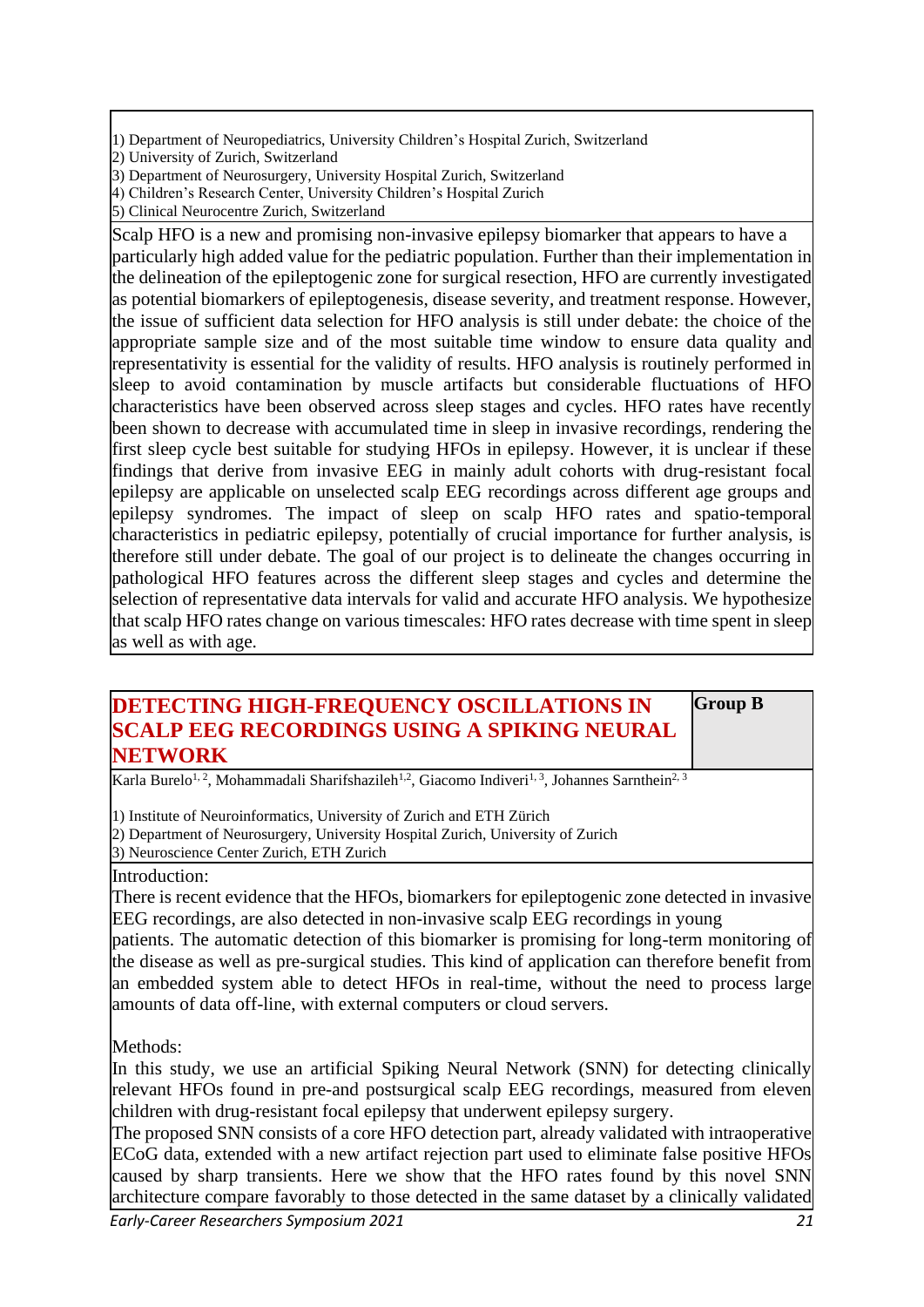automatic HFO detector (mean 2.13 HFO/min vs 2.82 HFO/min in 16 pre-resection recordings).

Conclusions:

The SNN proposed was designed using elements and parameters fully compatible with mixedsignal neuromorphic circuits. This therefore represents an important step towards the construction of a low-power embedded neuromorphic signal processing system for continuoustime on-line detection of HFOs and long-term non-invasive assessment of disease severity in patients with epilepsy.

## Group C – Cognition

| PROBING MORAL RESILIENCY: DO PROTECTED      |
|---------------------------------------------|
| <b>VALUES SHIELD US FROM STRESS-INDUCED</b> |
| <b>DISHONESTY?</b>                          |

**Group C**

Nina Sooter<sup>1</sup>, Rajna Gibson<sup>1</sup>, Giuseppe Ugazio<sup>1</sup>

1) University of Geneva

Do people adapt their honesty decision-making when under acute stress? Honesty is vital for proper institutional and societal functioning, however, compliance with this norm often depends on trade-offs between acting morally and increasing personal gain. Previous experimental studies have demonstrated that individuals who hold honesty as a protected value are less inclined to give in to selfish temptations. These decisions frequently take place in highly stressful situations, yet we have very little knowledge on how stress impacts decisions to comply with honesty. Stress is known to alter behavior by enhancing neural sensitivity to immediate rewards and decreasing activity in brain areas involved in response inhibition and goal selection. Thus, stress could affect honesty by: 1) making monetary rewards more attractive and 2) inducing habitual behavior by reducing self-control. In the present study, we explore these potential mechanisms by acutely stressing participants and asking them to make decisions in three tasks measuring honesty. We posit that subjects' protected values for honesty may act as a buffer against stress, mediating the relevance of the increased saliency of rewards on their choices. We will test four main hypotheses disentangling the specific ways in which individuals' protected values for honesty, reward values, and self -control interact under acute stress.

#### **NEURAL CIRCUITS FOR EMOTIONAL CONFLICTS AND DECISION MAKING IN THE VENTRAL CA1 HIPPOCAMPUS**

**Group C**

Carlo Cerquetella<sup>1</sup>, Stéphane Ciocchi<sup>1</sup>

1) University of Bern

The ventral part of the hippocampus (vHC) is a key brain structure involved in a large-scale network mediating anxiety. However, its role in arbitrating approach-avoidance behaviour during emotional conflicts is still unclear. To test whether there is an involvement of the ventral CA1 hippocampus (vCA1 HC) in decision-making processes during emotional conflicts, I have characterized the neural activity of vCA1 HC cells in mice facing emotional conflicts using novel behavioural tasks and single-unit recordings.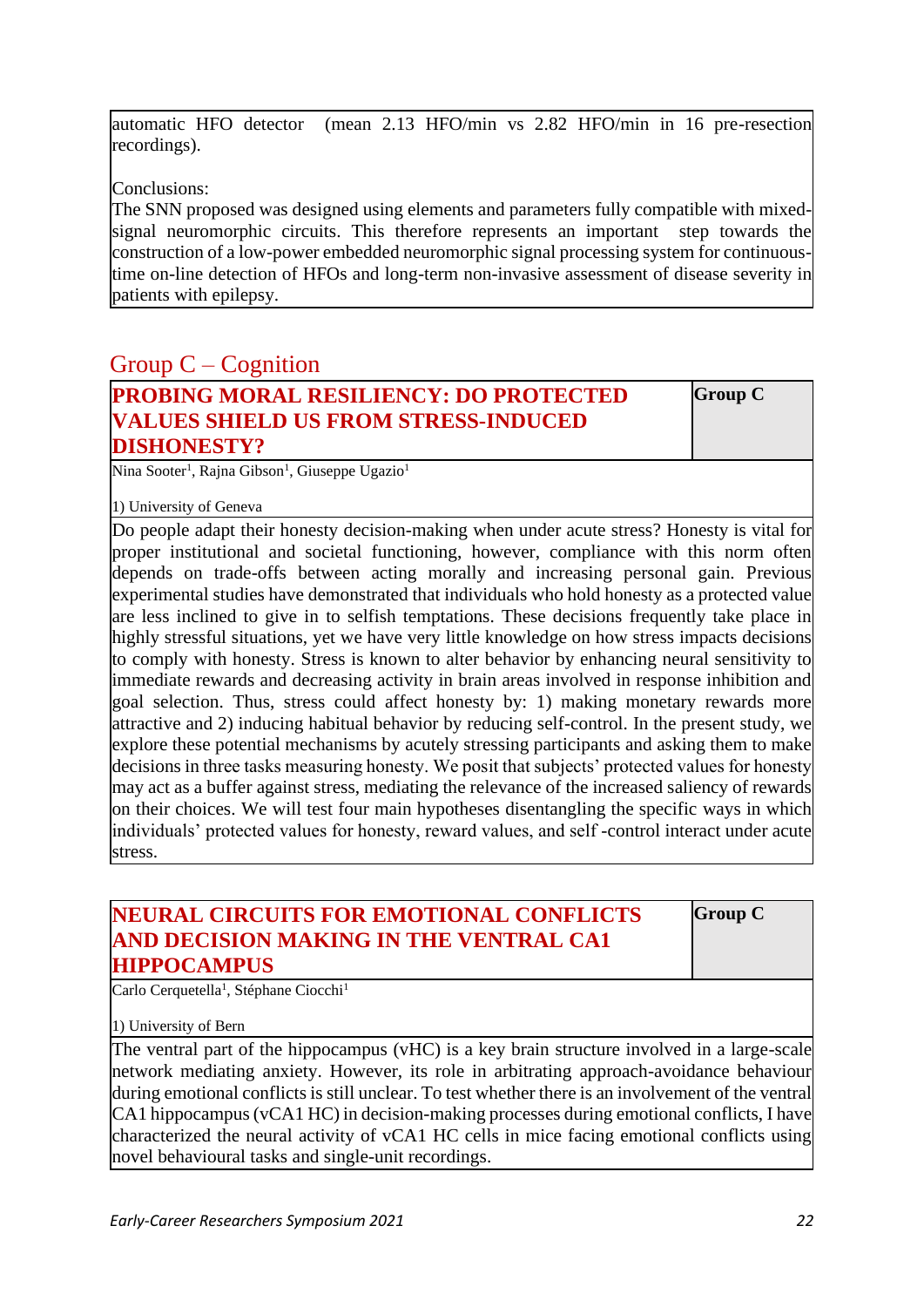We have obtained preliminary results revealing a scaling in neural activity in the overall population recorded and a remapping of firing-rate spatial fields in anxiogenic situations. These results are selective for the conflict level the animals face and are novelty-independent.

Moreover, an important target of the vCA1 HC thought to be crucial for the coordination of decision-making behaviour is the medial prefrontal cortex (mPFC). The neural activity of the subgroup of vCA1 HC to mPFC projection cells exhibits the same decision-making related activity as the overall population recorded and their optogenetic inhibition performed at the terminals level influenced the decision-making processes during emotion conflict.

Taken together, these results further reinforce the idea of a strong involvement of the vCA1 HC in anxiogenic situations and support the hypothesis that pyramidal cell assemblies within the vCA1 HC represent different emotional conflicts assigning them a role in decision-making processes during different emotional conflicts.

### **NEURAL CORRELATES FOR REWARD AND AVERSIVE Group C CONTEXTUAL MEMORIES IN THE VENTRAL HIPPOCAMPUS**

Joana Mendes Duarte<sup>1</sup>, Stéphane Ciocchi<sup>1</sup>

1) Department of Physiology, University of Bern, Bern

Assessing and exploiting on memories of rewarding and aversive events is critical for animal survival. This behavior relies on the brain ability to simultaneously construct salient emotional experiences and internal representations of the spatial environment in which they occur. The ventral hippocampus (vHip) is a high-order cortical area implicated in emotional behaviors associated with positive and negative stimuli. However, the neural dynamics of the vCA1 that underlie memory for emotional spaces remain poorly understood.

To address this knowledge gap, we developed a two-stage behavioral task that allowed for the assessment of both contextual fear and reward learning, while monitoring vHip CA1 singleunit electrophysiological activity. The behavioral protocol starts with the social place preference (SPP) task, a paradigm in which mice were trained to associate one of the two distinctive compartments with a social reward odor, in this case female odors found in bedding. In second part of the behavioral protocol, the animals were subjected to a contextual fear conditioning (CFC) task that was performed in two different novel contexts, in which one of the context will be associated with an aversive stimulus.

We observed vCA1 neurons that discriminated their activity between emotional learning contexts. Furthermore, this selective activity detected differed significantly from those observed in the habituation session, showing their emotional context-selective expression. Taken together, these results suggest a tuning of the vCA1 in representing rewarding and aversive stimuli with contexts to form emotional maps of the environment. Additional experiments will determine which inputs are necessary for the emergence of these emotionalrelated patterns.

## **DECIPHERING THE ROLE OF PARVALBUMIN INTERNEURONS IN THE VENTRAL CA1 HIPPOCAMPUS DURING ANXIETY**

Emmanouela Volitaki<sup>1</sup>, Stéphane Ciocchi<sup>1</sup>

1) Department of Physiology, University of Bern

**Group C**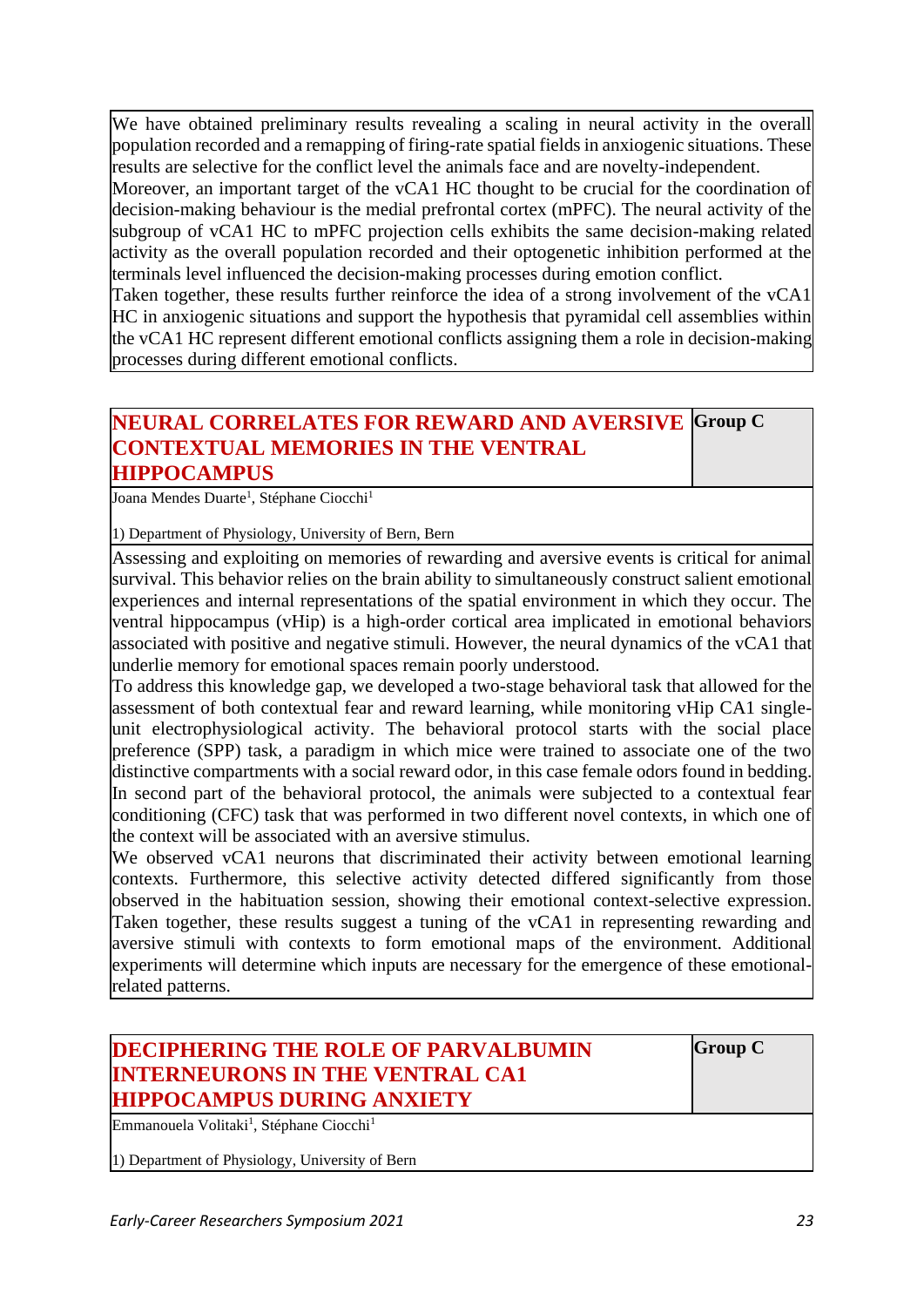Anxiety is the emotional response elicited upon the perception of potential threats. The ventral hippocampus is a high-order cortical area implicated in emotional behaviours. Neuronal populations of the CA1 region (vCA1 HC) demonstrate enhanced neural activity in the open (anxiogenic) arms of the elevated-plus-maze (EPM) in rodents. However, the mechanisms underlying this selective activation remain unknown. We hypothesise that parvalbumin (PV+) interneurons are involved in the approach-avoidance aspect of anxiety and control the formation of anxiety-related pyramidal cell assemblies through their GABAergic synaptic interactions. Using single-unit recordings and optogenetics in freely-moving mice, we showed that subsets of putative pyramidal cells and interneurons have anxiety-related firing patterns during EPM navigation. Importantly, the majority of optogenetically-identified PV+ interneurons increased their activity at the centre and/or open arms of the EPM. Additionally, the inhibition of PV+ interneurons during center and open arm exploration resulted in fewer entries in the open arms. These results indicate an involvement of PV+ interneurons during the confrontation to anxiogenic situations and risk assessment. Additional experiments will determine whether the activity of PV+ interneurons is necessary for the emergence of anxietyrelated pyramidal cell assemblies and anxiety behaviour.

## **DOPAMINERGIC NEUROMODULATION OF SPIKE TIMING DEPENDENT PLASTICITY IN LAYER 5 PYRAMIDAL NEURONS OF THE ANTERIOR CINGULATE CORTEX**

**Group C**

Lotte Spierenburg<sup>1</sup>, Thomas Nevian<sup>1</sup>

1) Physiology Department, University of Bern

The anterior cingulate cortex (ACC) is a brain region involved in higher cognitive function, like error detection and pain processing. Moreover, the ACC is highly regulated by neuromodulatory inputs, like dopamine. Synaptic plasticity is instrumental for cortical processing and plasticity rules can be influenced by neuromodulatory inputs. However, synaptic plasticity mechanisms and the role of neuromodulators in the ACC are still elusive. Our research therefore focuses on dopaminergic neuromodulation of spike-timing-dependent plasticity in in the ACC.

We study LTP using whole-cell patch-clamp recordings of L5 pyramidal neurons in the ACC. using an EPSP-3AP pairing protocol. EPSPs are evoked at proximal or distal inputs to the apical dendrite by electrical stimulation. Additionally we study input-specific activation of identified afferents transfected with Channelrhodopsin.

Our results show that when electrically stimulated at proximal or distal dendritic sites, synapses onto L5 ACC pyramidal neurons do not appear plastic. However, STDP is facilitated by dopamine at proximal, but not at distal synapses. Specifically, in presence of dopamine pairing at proximal synapses led to LTP. Furthermore, input-specific pairing showed that plasticity is not only dependent on available neuromodulators, but also on the ACC afferent.

These results indicate that dopaminergic neuromodulation can selectively differentiate specific inputs at different synaptic sites, potentially acting as a plasticity switch mechanism. Here we show a mechanism which could explain how the ACC can process the vast and often contradictory inputs it receives.

## **DYNAMIC ALLOCATION OF LIMITED MEMORY RESOURCES IN REINFORCEMENT LEARNING**

**Group C**

Nisheet Patel<sup>1</sup>, Luigi Acerbi<sup>2</sup>, and Alexandre Pouget<sup>1</sup>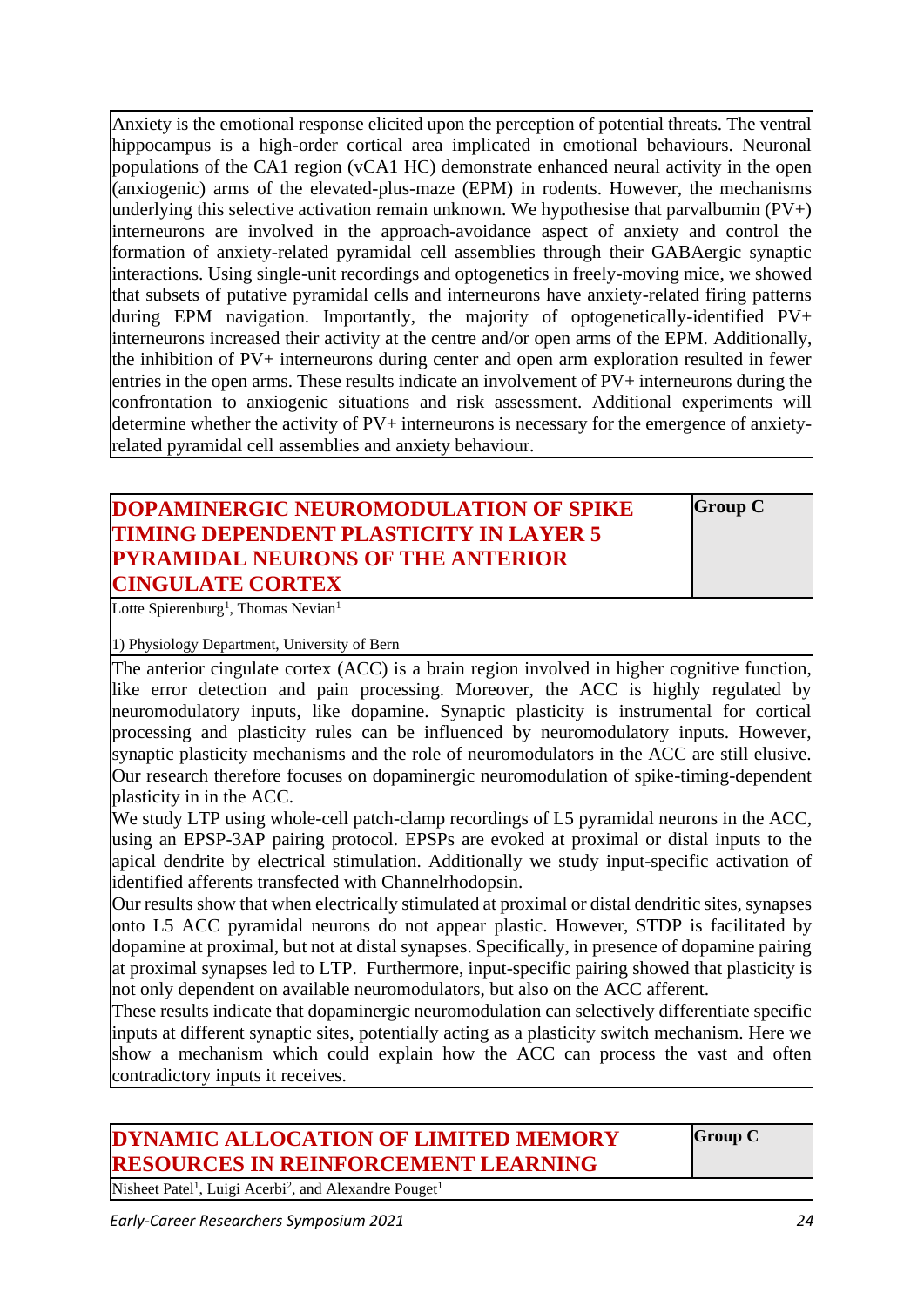#### 1) University of Geneva 2) University of Helsinki

Biological brains are inherently limited in their capacity to process and store information, but are nevertheless capable of solving complex tasks with apparent ease. Intelligent behavior is related to these limitations, since resource constraints drive the need to generalize and assign importance differentially to features in the environment or memories of past experiences. Recently, there have been parallel efforts in reinforcement learning and neuroscience to understand strategies adopted by artificial and biological agents to circumvent limitations in information storage. However, the two threads have been largely separate. In this article, we propose a dynamical framework to maximize expected reward under constraints of limited resources, which we implement with a cost function that penalizes precise representations of action-values in memory, each of which may vary in its precision. We derive from first principles an algorithm, Dynamic Resource Allocator (DRA), which we apply to two standard tasks in reinforcement learning and a model-based planning task, and find that it allocates more resources to items in memory that have a higher impact on cumulative rewards. Moreover, DRA learns faster when starting with a higher resource budget than what it eventually allocates for performing well on tasks, which may explain why frontal cortical areas in biological brains appear more engaged in early stages of learning before settling to lower asymptotic levels of activity. Our work provides a normative solution to the problem of learning how to allocate costly resources to a collection of uncertain memories in a manner that is capable of adapting to changes in the environment.

## Group D – Sensory Systems

## **ASPECTS OF TREE SHREW CONSOLIDATED SLEEP STRUCTURE RESEMBLE HUMAN SLEEP**

**Group D**

Marta M. Dimanico<sup>1</sup>, Arndt-Lukas Klaassen<sup>1,2</sup>, Jing Wang<sup>1,3</sup>, Michael Harvey<sup>1</sup>, Melanie Kaeser<sup>1</sup>, Björn Rasch2, Gregor Rainer<sup>1</sup>

1) Department of Neuroscience and Movement Sciences, Section of Medicine, University of Fribourg, Switzerland

2) Department of Psychology, University of Fribourg, Switzerland

3) Department of Neurobiology, School of Basic Medical Sciences, Nanjing Medical University, China

Understanding human sleep requires appropriate animal models. Sleep has been extensively studied in rodents, despite substantial differences from human sleep like, for example, sleep fragmentation and number of discernible stages. This lead researcher to study sleep in a variety of animal models. Here we investigate sleep in tree shrews, small diurnal mammals phylogenetically close to primates and humans. We provide detailed information about tree shrew sleep structure, cycles, transitions and spindle occurrence. Tree shrews exhibited a consolidated sleep structure, with few interruptions by wake episodes, unlike the fragmented sleep structure in rodents that is often punctuated by extended wakefulness. The sleep bout duration parameter, which we estimated for tree shrews, was uncharacteristically high for a small mammal, and was similar to the parameter describing human sleep. We observed two distinct NREM sleep stages in tree shrews: a mixed NREM2 and NREM3 stage characterized by high delta waves and sleep spindles as well as a transitory NREM1 stage that occurred on NREM2/3 to REM transitions and consisted of intermediate delta waves with concomitant pronounced transient theta-alpha activity. Transition analyses confirmed that NREM1 to REM transitions reliably occurred in tree shrews, were undetectable in rats and interestingly appeared to occur also in humans, albeit on only a minority of stage transitions. Finally, coupling events between sleep spindles and slow waves tended to cluster near the beginning of the sleep period,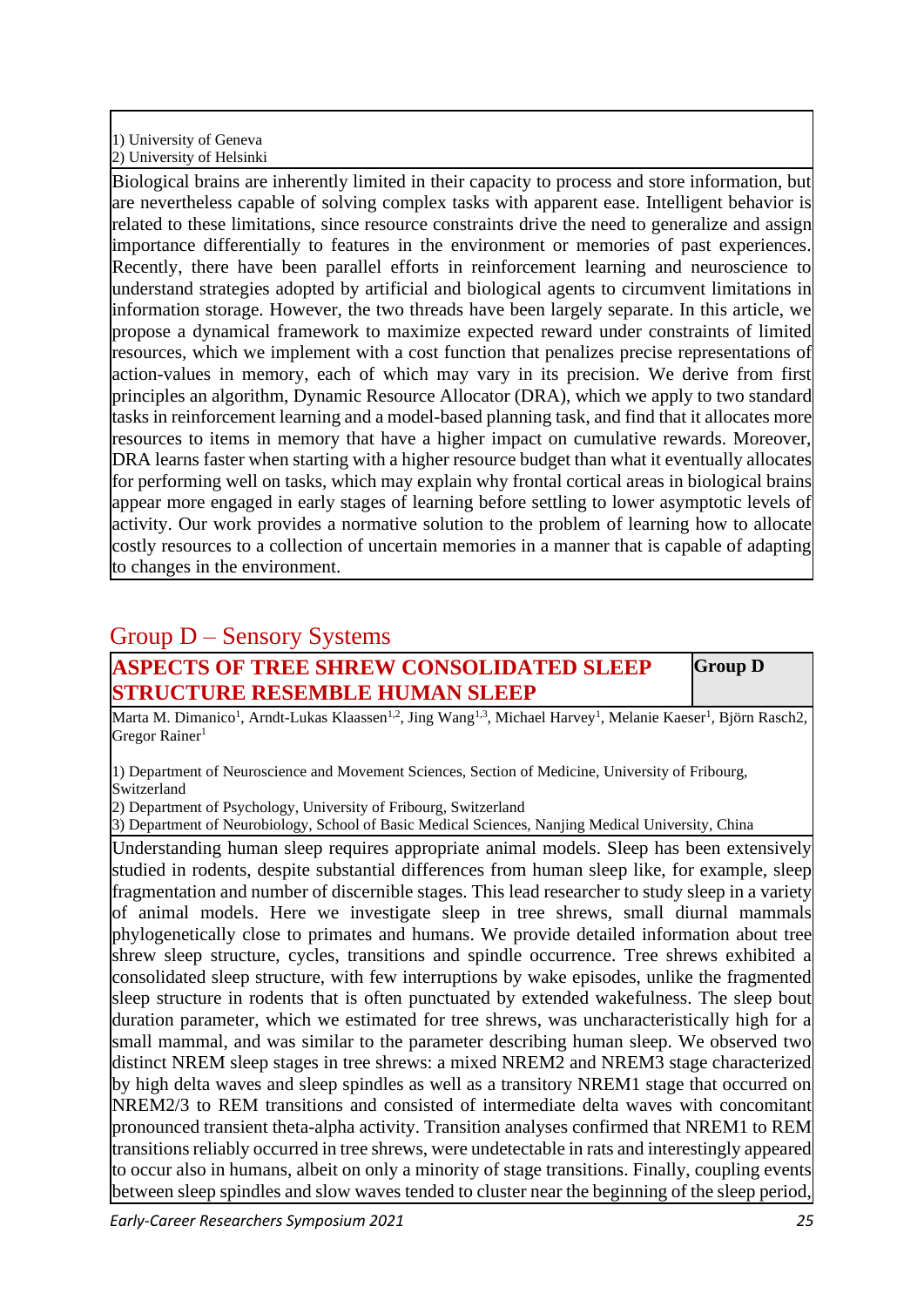paralleling findings in humans. Our results suggest a close homology of sleep structure between humans and tree shrews in spite of the large difference in body mass between these species.

#### **DEVIANT STIMULI IMPROVE SIGNAL DETECTION IN THE MOUSE SOMATOSENSORY SYSTEM Group D**

Newsha Ghasemi Nejad<sup>1,2</sup>, Gwendolyn English<sup>1,2</sup>, Mehmet F. Yanik<sup>1,2</sup>, Wolfger von der Behrens<sup>1,2</sup>

1) Institute of Neuroinformatics, INI, University of Zurich and ETH Zurich

2) Neuroscience Center Zurich, ZNZ, University of Zurich and ETH Zurich

Automatic detection of a sudden change (deviant) in the sensory input is a core element of exogenous attentional control which is reflected in an additional negative wave in the eventrelated potentials, called Mismatch Negativity (MMN).

Stimulus-specific adaptation (SSA) has been proposed as a single neuron correlate of MMN. SSA describes the property of neurons to adapt to frequent stimuli while remaining highly responsive to deviating stimuli. However, little is known about the relationship between SSA and perception, specifically how it relates to exogenous attentional processes. The aim of this study is to assess whether deviant stimuli trigger attentional reallocation and facilitate signal processing at the single neuron level in the primary sensory cortex. In our new behavioral paradigm combined with extracellular recordings, animals performed a simple visual detection task. The visual target stimulus was preceded by a spatial somatosensory deviant stimulus embedded in a sequence of repetitive stimuli ('standard') without carrying any information about the upcoming location of the visual target. Statistical analysis revealed a significant deviant effect on the animals' performance: better detection and faster reaction times were achieved in the presence of a deviant stimulus compared to no-deviant control trials which coincided with enhanced neural responses to deviant stimuli compared to standard stimuli. However, this behavioral effect diminished over time (days) potentially as a result of neural adaptation to the irrelevance of an uninformative deviant. Further neural analysis is needed to clarify the link between this attentional effect and its behavioral relevance to the amplitude of SSA.

## **THE EMOTIONAL AND PHYSICAL PROCESSING OF PAIN DURING SLEEP**

**Group D**

Raquel Adaia Sandoval Ortega<sup>1</sup>, Paolo de Luna<sup>1</sup>, Thomas Nevian<sup>1</sup>

1) Department of Physiology, University of Bern

Pain is a complex experience based on a physical, an emotional and a cognitive component. When we are awake, all these three components are part of our processing of pain. But, what about when we are asleep?

When we are asleep, there is a sensory disconnection from the environment and hence, we are not aware of our surroundings. This phenomenon occurs because during sleep, the thalamic nuclei gating information to the cortex highly increase the sensory threshold. Consequently, the amount of information reaching cortical areas is severely reduced. Nonetheless, both visual and auditory signals have been shown to reach the cortex and be processed during sleep. Yet, little is known about the thalamic gating of pain during sleep.

Here we show that both touch and pain reach the cortex during sleep. In addition, our data suggests that in sleep, not only the physical component of pain is processed, but also the emotional one.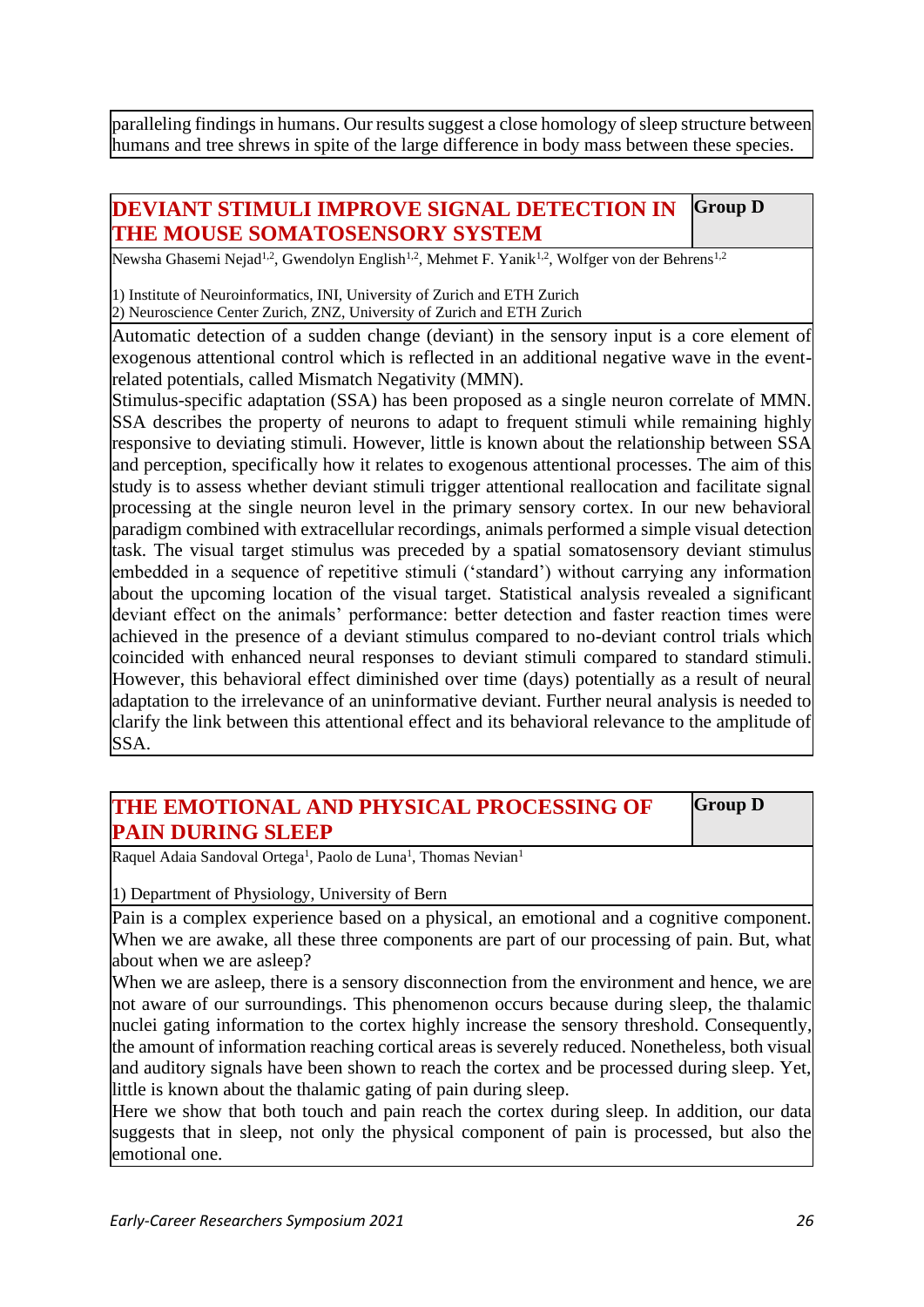#### **EXPLORING THE THRESHOLDS OF BIPOLAR-CELL TARGETED OPTOGENETIC VISION RESTORATION IN RD1 MICE Group D**

Jakub Králik<sup>1</sup>, Sonja Kleinlogel<sup>1</sup>

1) University of Bern, Department of Physiology, University of Bern

Retinitis pigmentosa (RP) represents a group of genetic disorders responsible for massive photoreceptor degeneration and gradual loss of vision in patients. Works by Kleinlogel lab and others showed possibility of restoration of light sensitivity and eventually vision in blind retinas using optogenetic gene therapy. In case of such approach retinal target cell type has to be considered. ON-bipolar cells are undoubtedly the most attractive target for maximizing receptive-field diversity and with that restoring high-quality vision.

Opto-mGluR6 is a designer chimeric protein that combines light sensitivity of melanopsin with intracellular signalling of the metabotropic glutamate receptor 6 (mGluR6). As mGluR6 is the direct transmitter of the light signalling cascade from rods and cones to ON-bipolar cells, OptomGluR6 represents a natural candidate for successful vision restoration in blindness. Employing a mouse model of RP treated with synthetic designer AAV vectors carrying OptomGluR6 under a highly specific synthetic ON-bipolar cell promoter, we were able to achieve robust reactivation of inner retinal signalling leading to differential RGC output.

Here we present multi-level functional evaluation and quantification of Opto-mGluR6-based optogenetic gene therapy in fully degenerated, blind mice. We performed electrophysiological recordings to assess the properties of artificially restored vision in response to variety of light stimuli – probing the functional boundaries and possibilities of Opto-mGluR6 vision restoration strategy. These insights will shine light on the quality of potentially restored vision by optogenetic manipulation of bipolar cells and elucidate retinal network adaptations during degeneration.

#### **ELECTROPHYSIOLOGICAL CHARACTERIZATION OF RETINAL BIPOLAR CELLS IN MURINE RETINA: OPTIMIZE RESTORATIVE APPROACHES Group D**

Giulia Schilardi<sup>1</sup>, Sonja Kleinlogel<sup>1</sup>

#### 1) Institute of physiology, University of Bern

Bipolar cells, interneurons of the retina, are responsible for decoding the light signal captured by the photoreceptors. In photoreceptor degenerative diseases, the death of photoreceptors leaves behind a light-insensitive retina consisting of functional neurons, such as bipolar cells: making them good targets for optogenetic restoration. However, degeneration also causes changes in protein expression in bipolar cells, which may impact the quality of the synthetically restoration. By characterizing bipolar cells in healthy and degenerated mouse retinas, we aim at optimizing restorative approaches and improving functional output. We have recorded from WT rod bipolar cells (RBCs) and discovered the existence of two functional types of RBCs with different electrophysiological characteristics. We specifically activated and blocked BK channels in healthy and degenerated retinas by using the specific agonist of NS1619 and the specific blocker paxilline. BK channel is an high conductance calcium- and voltage-dependent potassium channel. The voltage and calcium dependence are closely related and are responsible for oscillations of the membrane potential. The drugs did not execute any effect in the degenerated retina as in the healthy retina, suggesting a mal-function of BK channels or a loss